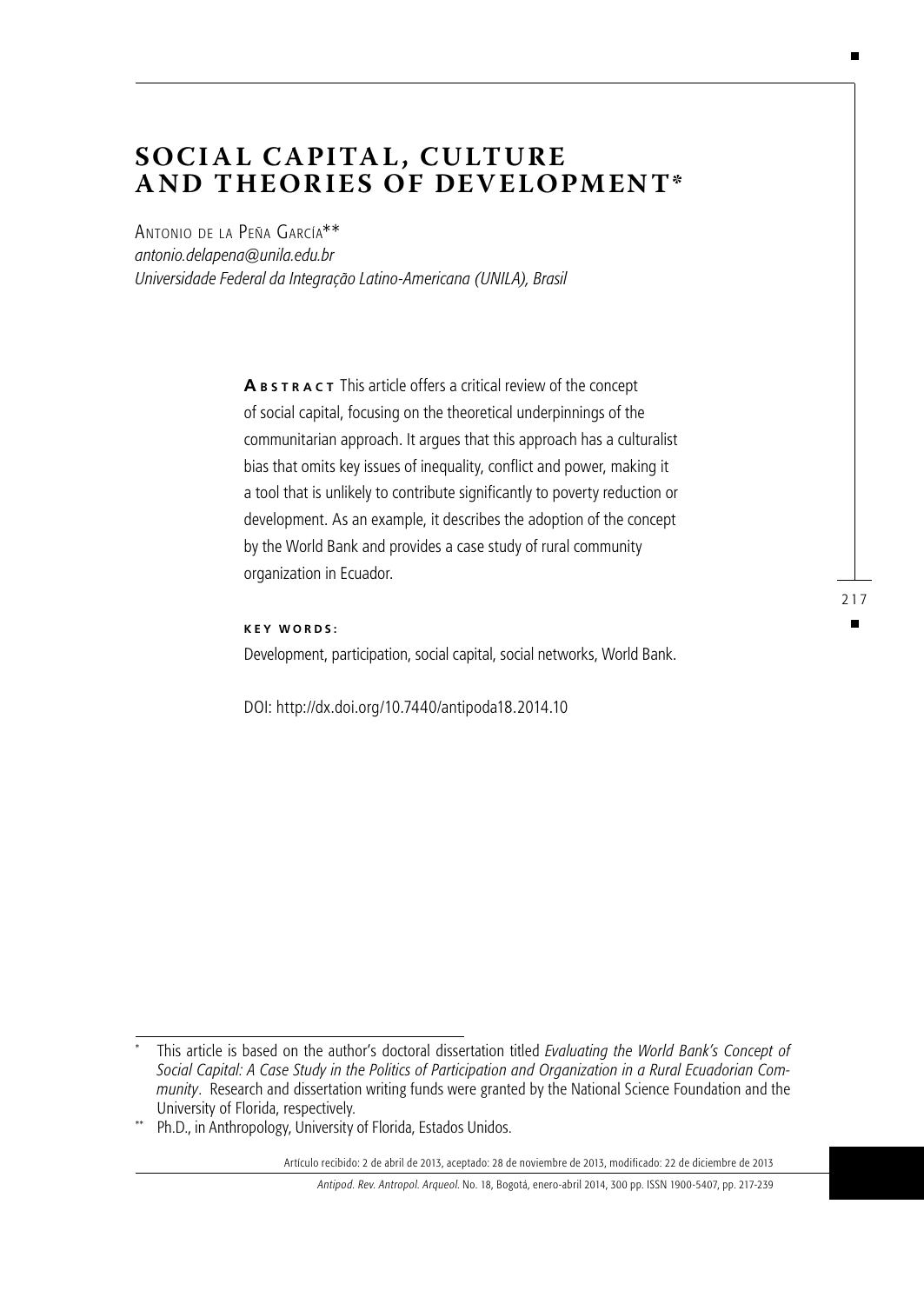## CAPITAL SOCIAL, CULTURA Y TEORÍAS DE DESARROLLO

**RESUMEN** Este artículo ofrece una revisión crítica del concepto de capital social y se enfoca en los fundamentos teóricos del enfoque comunitario. Argumenta que esta aproximación tiene un sesgo culturalista que omite temas clave de desigualdad, conflicto y poder, lo que la convierte en una herramienta que difícilmente contribuirá significativamente a la reducción de la pobreza y el desarrollo. Como ejemplo, describe la adopción del concepto por parte del Banco Mundial y presenta un estudio de caso sobre la organización rural comunitaria en Ecuador.

#### **PALABRAS CLAVE:**

Desarrollo, participación, capital social, redes sociales, Banco Mundial.

### CAPITAL SOCIAL, CULTURA E TEORIAS DE DESENVOLVIMENTO

**Resumo** Este artigo oferece uma revisão crítica do conceito de capital social e centra-se nos fundamentos teóricos do enfoque comunitário. Argumenta que essa aproximação tem um viés culturalista que omite temas-chave de desigualdade, conflito e poder, o que a converte em uma ferramenta que dificilmente contribuirá significativamente à redução da pobreza e ao desenvolvimento. Como exemplo, descreve a adoção do conceito por parte do Banco Mundial e apresenta um estudo de caso sobre a organização rural comunitária no Equador.

#### **Palavras-chave:**

Desenvolvimento, participação, capital social, redes sociais, Banco Mundial.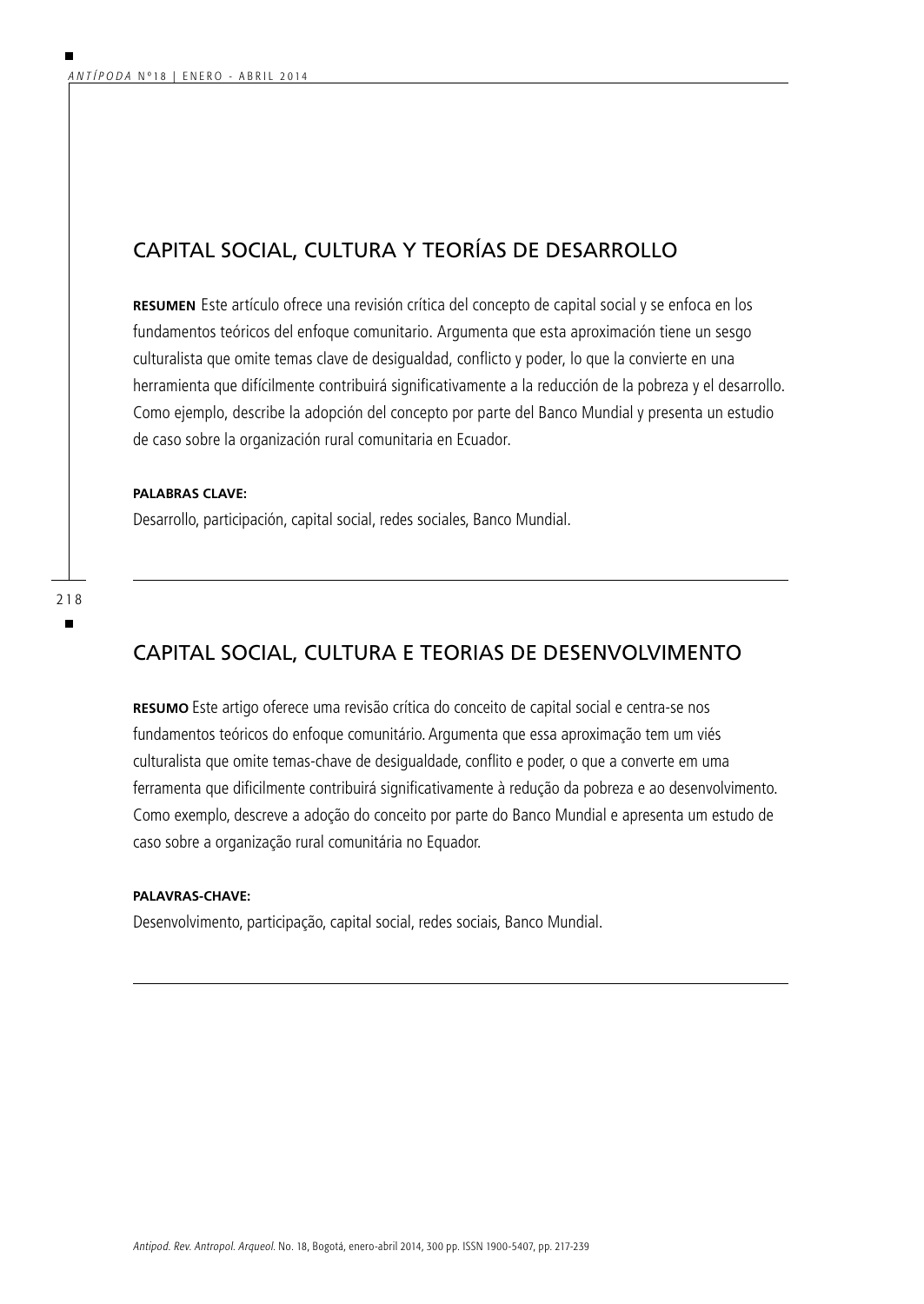# **SOCIAL CAPITAL, CULTURE AND THEORIES OF DEVELOPMENT**

ANTONIO DE LA PEÑA GARCÍA

a way to duction **n a paper leading to the World Bank´s 2002 World**  Development Report, John Williamson, the economist who coined the term "Washington Consensus", described the theoretical phases that economic development thinking has experienced since World War II (2000). The first one, lasting from the 1940s to the 1960s, emphasized the accumulation of physical capital as a way to achieve development. Under this framework, the factors of production were the stepping-stones of growth. In the second phase, running through the 1960s, human capital, that bundle of knowledge and skills held by individuals, became the explanatory variable of choice. It accounted for the unequal growth observed between the developed and underdeveloped world, the latter, lagging behind despite the adoption of development-oriented policies and the beginnings of large-scale aid. Finally, in the third phase, which according to Williamson prevails to this day, scholars favor the idea that institutional performance influences economic outcomes; in other words: "there was a growing recognition that bad institutions can sabotage good policies" (2000: 261). While Williamson's synopsis referred to larger, national-level scales when he says that institutions affect productivity, rural development experts have applied this paradigm to community-driven development, theorizing that stronger and more democratic local institutions are fundamental to spark economic development. In this line of thinking, institutional performance is closely related to cultural values and social practices, and how these, in turn, influence local organizational capacity.

At the World Bank, the idea that participation in formal associations is key to the alleviation of poverty has taken considerable hold since the mid-1990s, legitimizing the idea that micro-level rural development is about understanding how social relations and cultural norms affect organizational capacity, and how they should be strengthened or transformed in order to achieve development. The general picture is that the causes of poverty and underdevelopment rest on systems of values and forms of organization. In this regard, social capital is appealing because it facilitates efficient and inclusive local institutions. When communities have social capital, they possess the right mix of ingredients lead-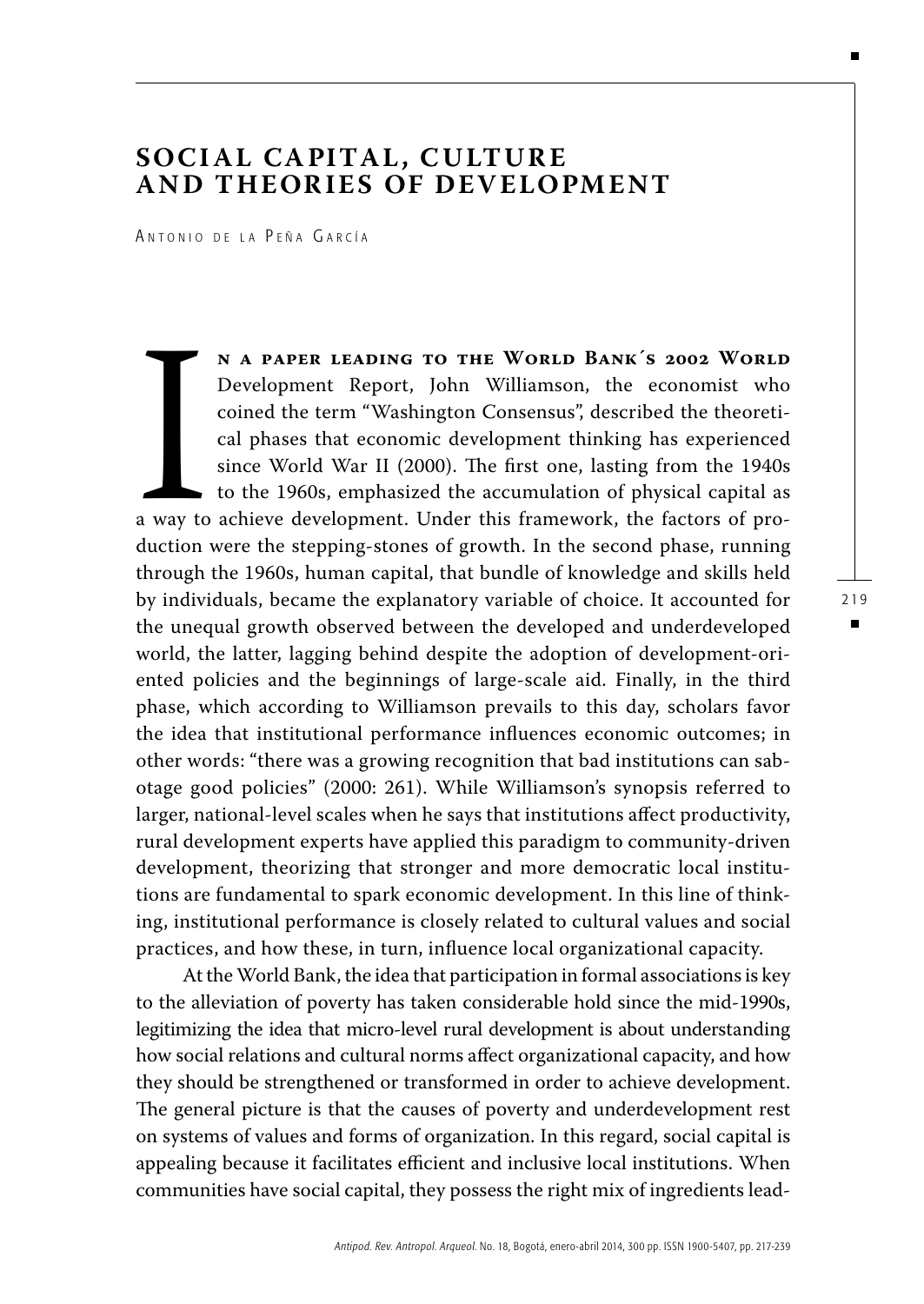ing to cooperation and trust. In other words, they possess social and cultural qualities that make their associations, organizations and other formal and informal collectivities work better. While other factors such as infrastructure, means of production, and human capital are important, the values associated with social capital are the causal variable in development. For anthropologists, this is an area of central interest as it brings together diverse aspects of the relation between culture, economics, and politics. Particularly, the way global development policies attempt to incorporate local systems of thought and organization to inform their theories and operations.

This paper focuses on the implications that the use of social capital as a concept carries for rural community development theory. In doing so, it explores the uses of culture and social organization as explanatory variables in participatory, locally based development. Social capital, I argue, is a simple form of culturalism that disregards conflict, history, and structural variables that limit participation and organization at the local level. The article offers a synthetic discussion of the concept illustrated by a case study based on fieldwork carried out in coastal Ecuador in 2004 and 2005<sup>1</sup> . In this way, I hope to contribute to a critical approach to social capital in development (see for example, Bretón 2002, Cleaver 2005; Fine 2001, 2010; Harriss 2002, Martínez Valle 2003, Putzel 1997 y Somers 2008) sustained by empirical data. The paper is divided in two parts. The first part justifies the discussion of social capital in cultural anthropology, followed by insights into the history of the concept at the World Bank. Next, it reviews the two main approaches to the concept: the communitarian and resources schools. Taking the latter as a springboard, the second half discusses the practical and theoretical consequences of the concept based on ethnographic data on the politics of associational life in a rural community in coastal Ecuador (De la Peña 2008).

## **Why the Discussion of Social Capital in Economic Anthropology?**

Despite its current popularity, social capital is in many ways a renewed take on classic anthropological debates on the nature and constitution of peasant societies. The way in which individuals negotiate their community-level obligations with the demands exerted upon them by the outside world has been amply discussed in anthropology (see for example, Cancian 1972, Foster 1967, Wolf 1966) and are all contained in some form or another in its contemporary approaches. The debate, in other words, has a robust pedigree, which is taken

<sup>1</sup> Data collected under National Science Foundation Doctoral Dissertation Research Grant BCS-0413917.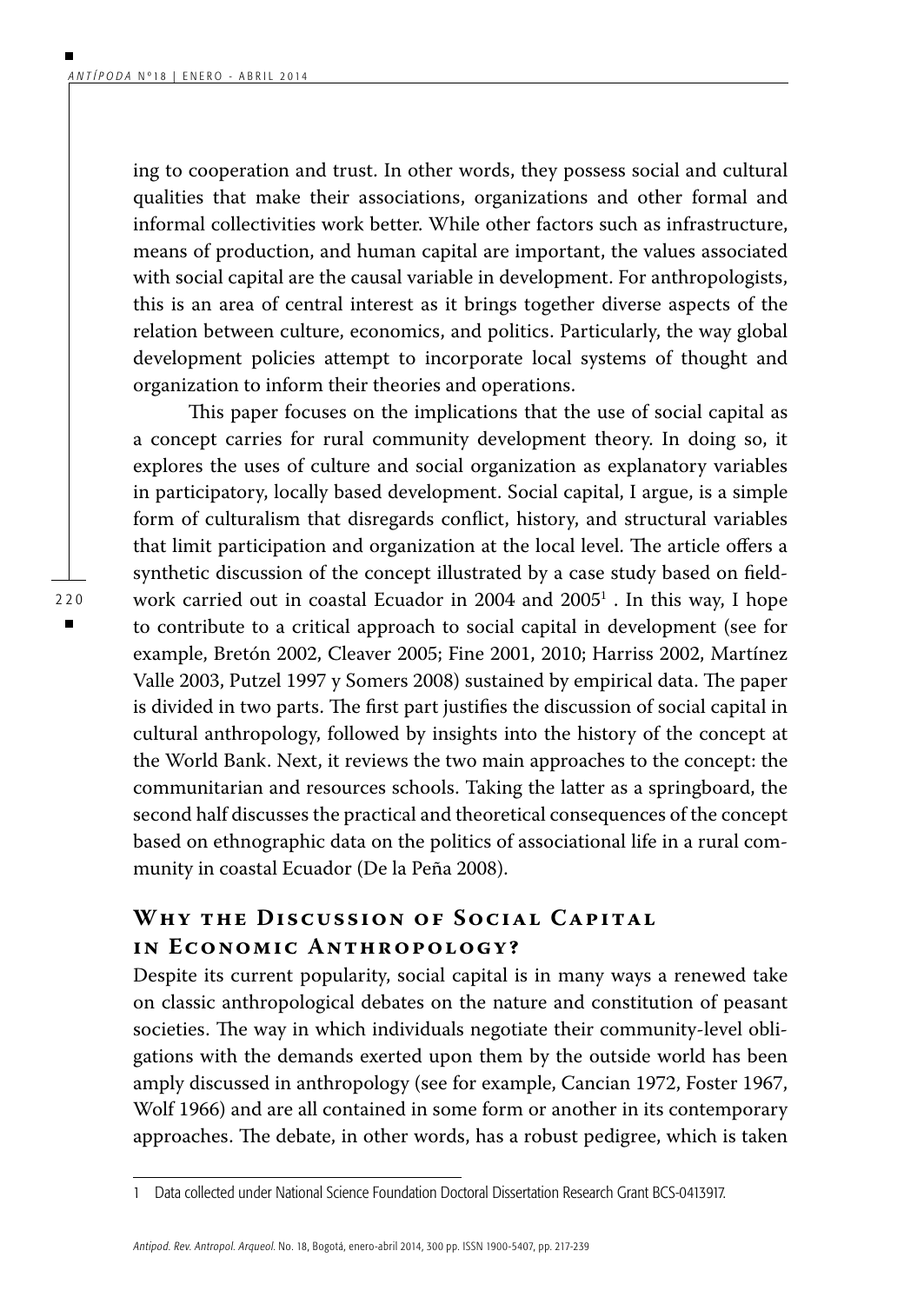for granted in the social capital literature. In this sense, revisiting foundational works in anthropology is significant because it situates social capital in the course of a scholarly tradition interested in the relation between systems of morality, and social, economic, and political practices. In order to illustrate this idea, I offer a short review of Eric Wolf´s notion of peasant coalitions (1966). Interestingly enough, his now classic inquiries also provide an example of an explanatory framework that moves across scales of analysis to relate larger structural and historical factors with local ideologies of what it means to produce, exchange, and survive in a peasant society --something missing in communitarian approaches to social capital.

In *Peasants* (1966), Wolf puts forward the idea that the peasant household faces constant and ever-changing pressures that influence their survival. To begin with, environmental events such as droughts, plagues, and floods, generate uncertainty as they are beyond their control. Secondly, the peasant household faces socio-economic pressures, sometimes as a result of a growing population with limited amounts of land to share, or because of differences in access to capital and productive resources. In addition, pressures emanating from the larger society (1966: 77), many of them coming from the state and its actions, such as relocation, taxation, and even persecution and extermination contribute to particular practices and ideologies. These pressures, nonetheless, are selective, as some households will have better access to water, more available labor, have fewer children and more land. Therefore, there is an internal differentiation of households that the community as a whole has to deal with. To solve this problem, two options are available to them. The first one is to let selective pressures take their course and weed out those who cannot make it as small-scale producers. The second is to establish mechanisms intended to help those households in distress. As such, communities enact ways to re-distribute resources from those who have more to those who are in need. As Wolf tells us, most peasantries fall somewhere in between the two options, nonetheless, the reason why households and communities develop support mechanisms is because peasants know that fortunes can be reversed from one season to the next (1966: 80). Today's winners can be tomorrow's losers, and vice versa.

Needless to say, Wolf did not frame the problem of uncertainty in peasant livelihoods in terms of possible relations between differential levels of household welfare and levels of trust and participation, something of central importance for social capital experts. I dare say that for him, it would be of limited value to understand differences in poverty levels by isolating variables such as "organizational capacity" or "willingness to participate". For him, like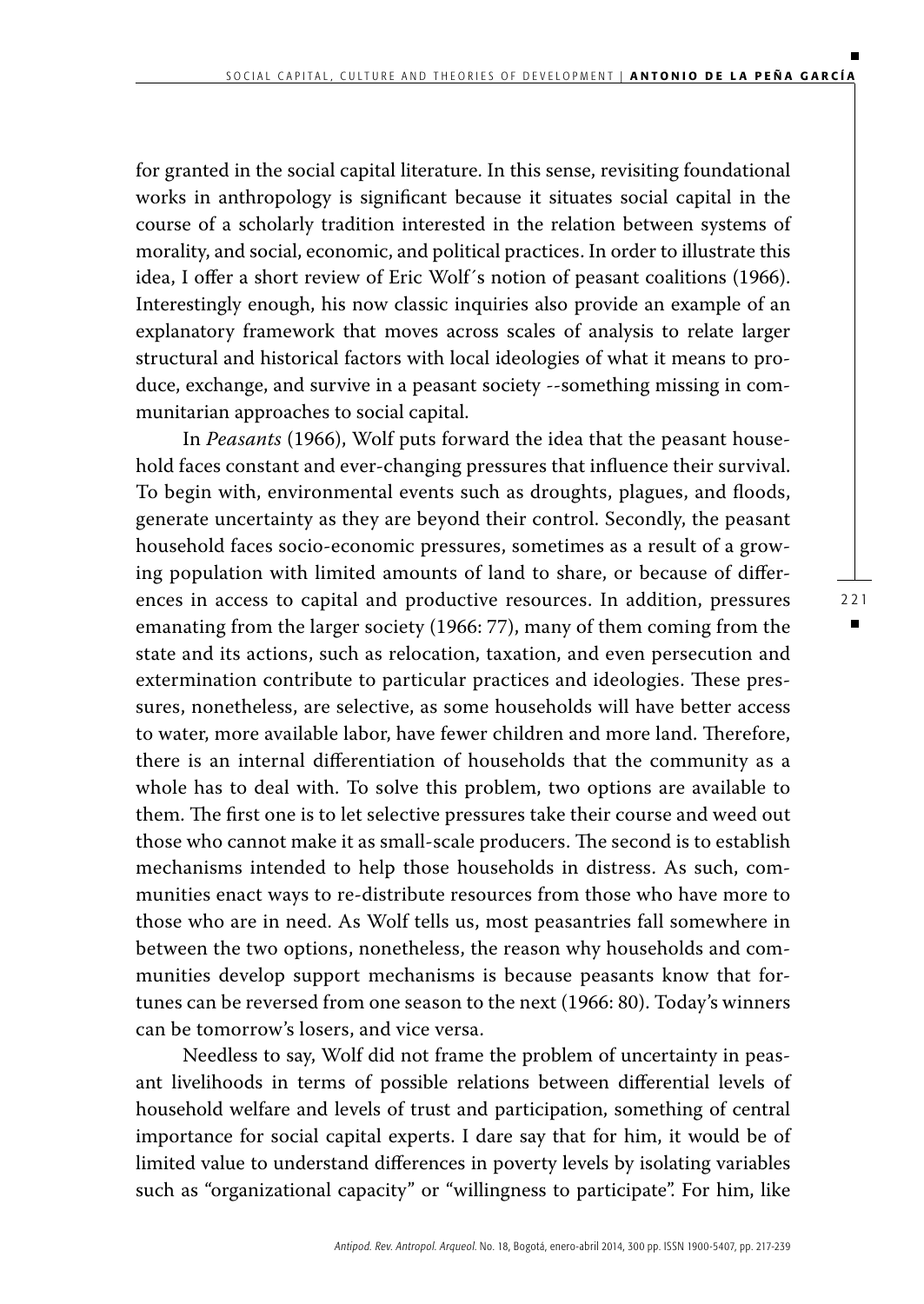many other students of peasant societies, social relations are multidimensional, sometimes serving a single purpose, most times interweaving several objectives in one relationship.

### **Peasant Coalitions**

Wolf, saw two main types of coalitions that define peasant social relations: those that bring people together around a single interest, and those in which its members share multiple interests (1966: 81). The first he called *singlestranded*, the second one, *manystranded*. In single stranded coalitions, two or more persons join forces with the purpose of advancing a specific goal. An example is rural associations such as funeral groups, irrigation and producers associations. Members of this type of coalition are usually bound by a particular interest, which does not necessarily demand that its participants be involved with one another beyond this cause. A manystranded coalition, on the other hand: "is built upon through the interweaving of many ties, all of which imply one another" (1966: 81). Economic transactions may be influenced by kinship relations, which in turn may require specific obligations and rights; furthermore, these might limit the range of options in other spheres of life. Each type of relation is like a strand; together they provide great security to people at different levels. On the other hand, this interlocking of strands is the source of its own weakness as they tie people together into inflexible relations that are difficult to disentangle. An idea similar to the negative side of social capital, where closed and bounded groups contravene the benefits of building a network of relations as they are unable to build bridges.

Over forty years after its publication, this analysis may seem obvious for scholars of rural society; nonetheless, social capital in development could derive considerable insight from it. First, because it places cultural values as part of a larger social universe, one in which the material conditions of peasant life, the political inequalities faced by them, and the symbols that reinforce the system (such as those found in religious ceremonies) feed each other in complex ways. The moment Wolf forces us to look at the interrelated character of multi-faceted roles, class, and environmental factors, it becomes very difficult to think of social relations as an investment that promotes economic growth, or at least, higher welfare levels. Furthermore, it also becomes increasingly problematic to think of social relations (i.e. social capital) as something inherently positive in terms of achieving collective benefits. We are left wondering to what degree the decisions made by small-scale producers are guided by community obligations, and conversely, the degree to which those decisions are meant to benefit them as individuals. Such are the questions that frame social capital as a global development policy today. In the next section, I shall explore part of that history at the World Bank.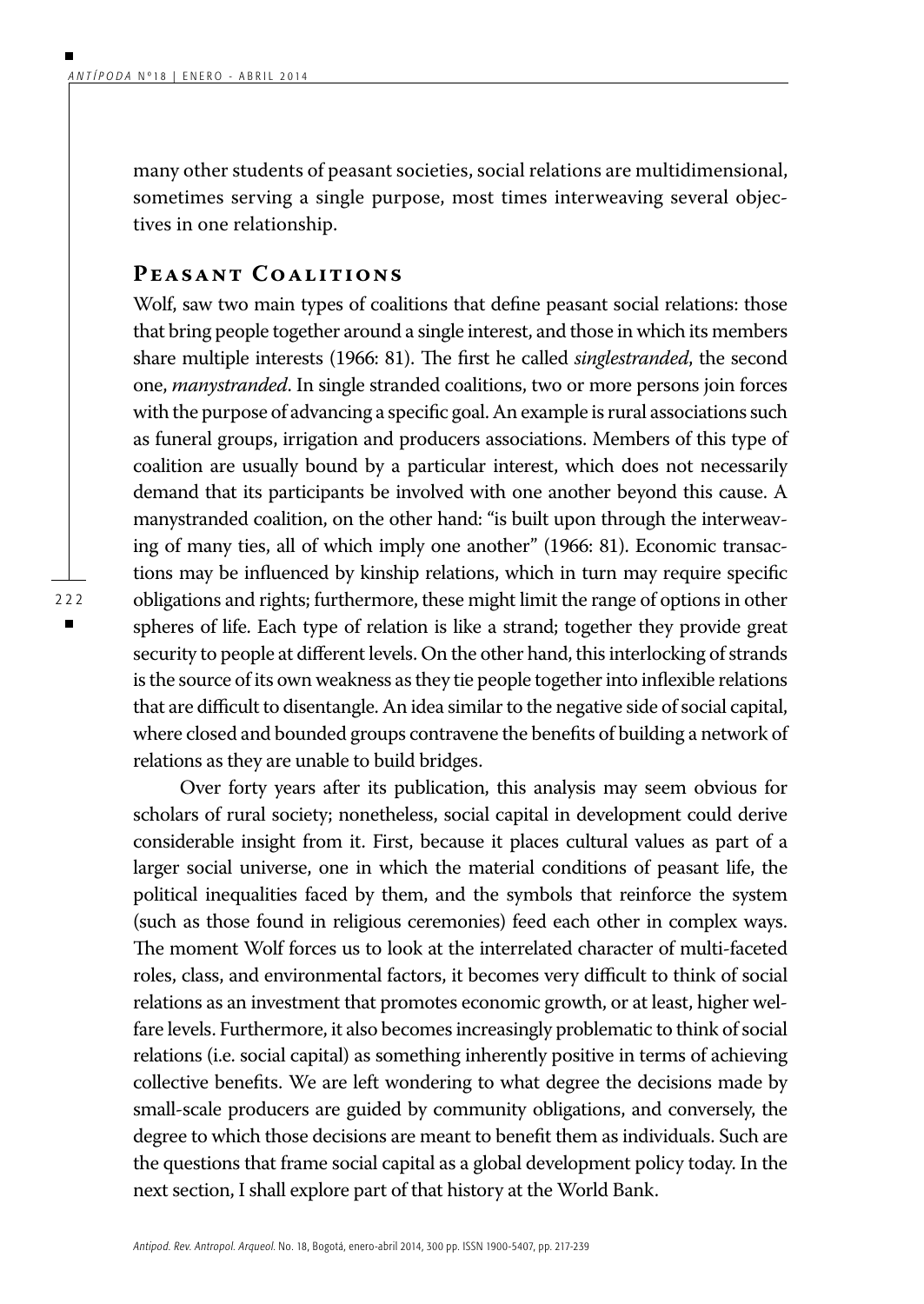## **SOCIAL CAPITAL AT THE WORLD BANK**

As the World Bank became increasingly interested in local institutions and forms of organization and participation, the concept of social capital rapidly took root in the institution. Its ascent was without doubt meteoric (Sommers 2008), reaching the influential Vice Presidency for Development Economics and the Office of the President by the mid-nineties (Bebbington 2006, 16). The publication of Robert Putnam's *Making Democracy Work* (1994) was pivotal to this sequence of events. In his book, Putnam claims that democracy and development are directly linked to the quantity and quality of civic engagement in a society. In his view, a culture of association sets the ground for democratic governance as it generates and sustains networks of trust. Local ideologies are central to Putnam's proposition; social capital refers to values -such as trust and solidarity- that live in the historical practices of peoples and that help to build democracy and development. Putnam understands local cultural values as the causal variable in political and economic performance. His theory of economic and political performance was quickly discussed and adopted at the World Bank, and is considered the foundation of the so-called communitarian view of social capital. Anthony Bebbington (2004), himself one of the first noneconomist social scientists to support the adoption of the term, indicates that the communitarian approach was a compromise between those who wanted to frame social capital in a political economy approach and those who favored the institutional economics language. In the end, the latter prevailed, in part due to pressure from development economists, but also as: "a concession to the perceived gain of keeping open a discussion with the Development Economics group, *enrolling them* in the social development enterprise and keeping a conversation open with the language of economics" (Bebbington, 2004, 43). In the communitarian approach, social capital is comparable to a public good, an intangible tradition that lives in the collective ethos of societies (Arneil, 2006). In that sense, it is monolithic and inflexible in its conception of how values and practices are reproduced and created locally. It is composed of specific core values (trust, reciprocity, cooperation, among other positive qualities) that guide the behavior of entire communities. In this view, not only is culture a large, predictable, and essential pattern, but societies also appear to be located on an evolutionary scale, where some values and belief systems permit greater economic and political advancement than others<sup>2</sup>. The communitarian

<sup>2</sup> Harrison´s *Underdevelopment is a State of Mind* – *The case of Latin America* (1985) set the stage for cultural approaches to development, much in the tradition of culture and personality studies in the anthropology of the 1930´s and 1940´s.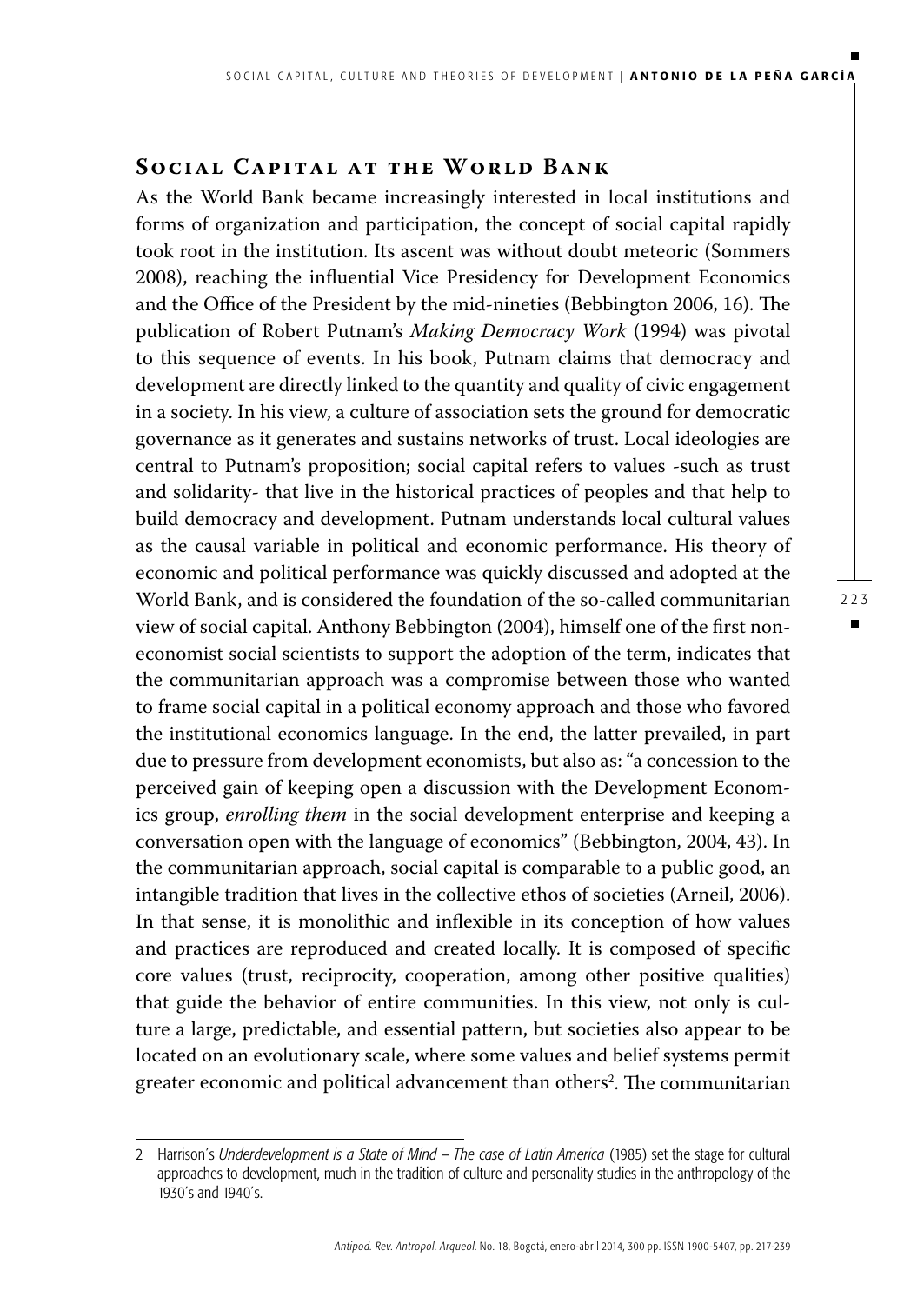view also emphasizes cultures of civic participation, and the way local values such as trust, cooperation, and solidarity, influence the participatory practices of individuals. Usually missing in this approach are issues of conflict, inequality, and differential access to resources. The constraints, limitations or strategic resistance faced and enacted by actors is absent. As a result, small-scale societies such as indigenous, peasant, and other historically excluded groups are homogeneous in their value systems and therefore very little room is left to discuss links between local and global economic and political transformations (see Fine 2001). Before discussing structural limitations to participation, a review of two different sets of literature on social capital will be done starting with one that favors the communitarian approach, commonly associated with World Bank's specialists, and then the resources or networks approach, which analyzes the structural advantages and disadvantages of individuals in society, a formulation very much absent in development formulations of social capital.

### **Definitions**

The Social Capital Initiative (SCI), part of the Social Development Department at the World Bank was for most of the 1990s at the forefront of social capital studies in the institution (Bebbington 2006, 13). SCI scholars defined social capital as the institutions, norms, values, and beliefs that govern interaction among people and facilitate economic and social development (Krishna and Shrader 2002; Grootaert and van Bastelaer 2002a; 2002b). In addition, social capital was conceived as containing multiple social and cultural phenomena, including values that *predispose* people to cooperate, such as trust and reciprocity, and institutional forms that *facilitate* cooperation, such as local organizations, associations, and the rules that define them. According to the SCI, taken together, these measures could be evaluated to assess the potential of communities to organize themselves for mutually beneficial goals (Krishna and Shrader 2002). These values and norms, in the end, predispose and facilitate the creation and maintenance of organizations, which in turn, provide larger socio-economic benefits.

Of the many forms that social capital can take, World Bank specialists argue that membership in organizations is the most successful form available to improve household welfare, in particular that of poor households (Grootaert 2001). Grootaert, one of the main architects of the concept at the Bank, tells us that when people belong to organizations composed of members of diverse occupational and educational backgrounds they have an opportunity to exchange information and knowledge, not only about matters related to the organization, but also about social and economic opportunities outside of it. In other words, organizations link people to opportunities through social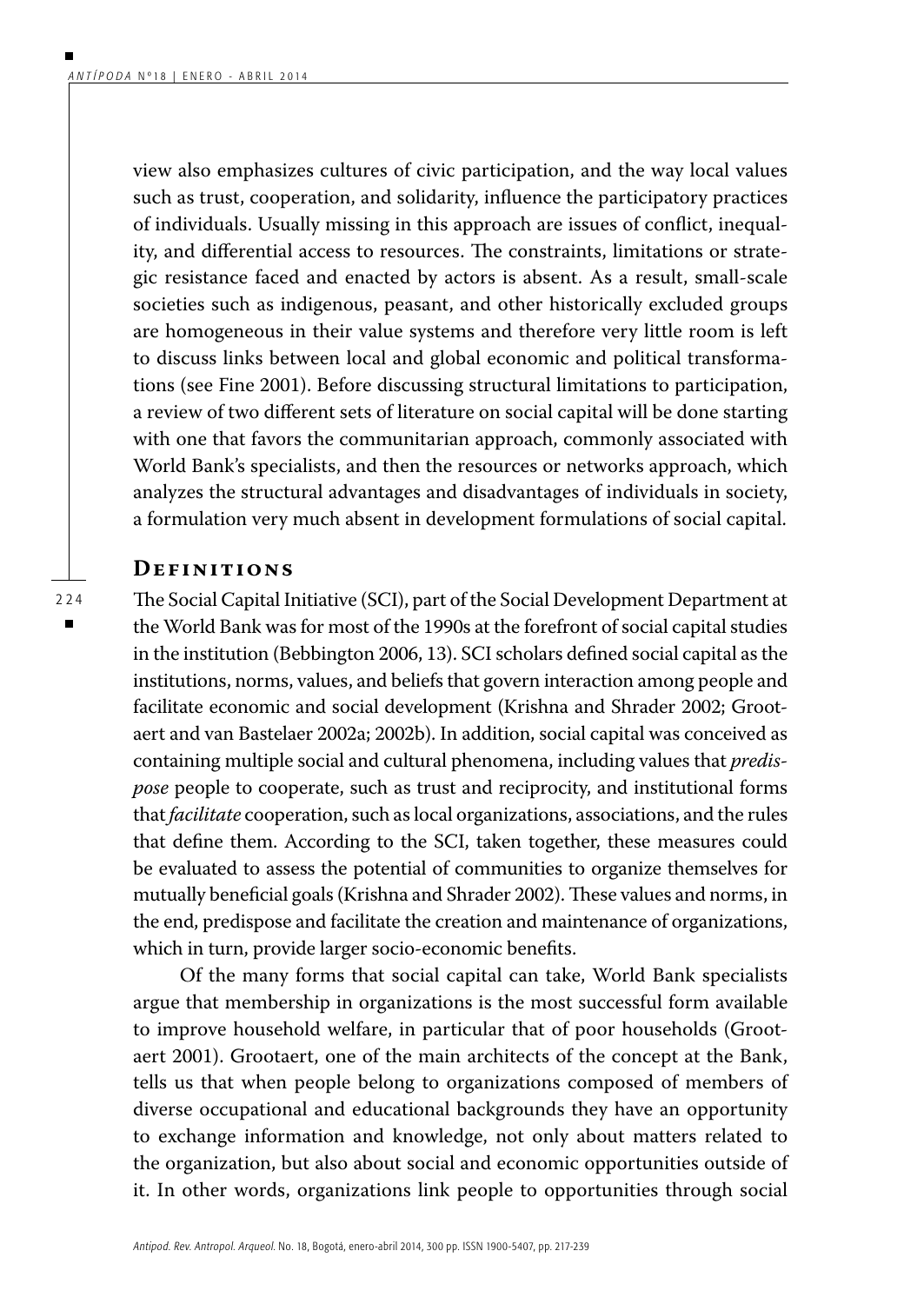ties. Most people who belong to an organization will develop friendships and acquaintances that could potentially provide information about jobs, services, business opportunities, and so on. Grootaert's assertion, as we will see later, is in some ways similar to the claims of social network scholars interested in social capital: the more diverse your network, the richer the information available to you. Nonetheless, in the networks approach, the potential benefits of the information received by an individual also depend on the economic and social characteristics of those in the network, and the specific ways that contacts and actors are connected. As we will see, some people are better connected than others, and some networks have more assets than others.

## **Conceptual Disagreements**

There are dozens, perhaps hundreds of definitions of the term (Fine 2010), most of them molded to the needs of the question at hand. Most of these definitions fall within two opposing theoretical constructions: the communitarian and the resources or network approaches. The former defines social capital as a public good and as the sum of collective benefits derived from civic participation. The latter, as those resources an individual has available through his or her network of social relations. The scholars associated with social capital at the World Bank saw social capital as bringing together the cultural, context-specific features of behavior, and universal, rational economic thinking. In this frame of analysis, the metaphor social capital seemed appropriate, for the word capital implied a return on an investment which in this case would equate to social relations. Equating social relations with capital has generated considerable debate amongst economists, adding to an already heated discussion across the social sciences. For example, Nobel Prize recipient Robert Solow calls social capital "an attempt to gain conviction from a bad analogy" (1999, 8). He goes on to say:

It seems to me that this is what we should be studying: what is the available repertoire of behavior patterns in this situation or that, and how does one of them come to be entrenched as the standard? More generally, what kinds of institutions and habits make an economy or a society better able to adapt to changing circumstances by finding and imposing appropriate norms of behavior? I do not see how dressing this set of issues in the language and apparatus of capital theory helps much one way or another.

Kenneth Arrow, also an Economics Nobel recipient argues that social capital misses a fundamental characteristic of capital, as it requires: "deliberate sacrifice in the present for future benefits" (1999: 4). To believe "the social" in social capital fulfills this requirement is to think that all social relations are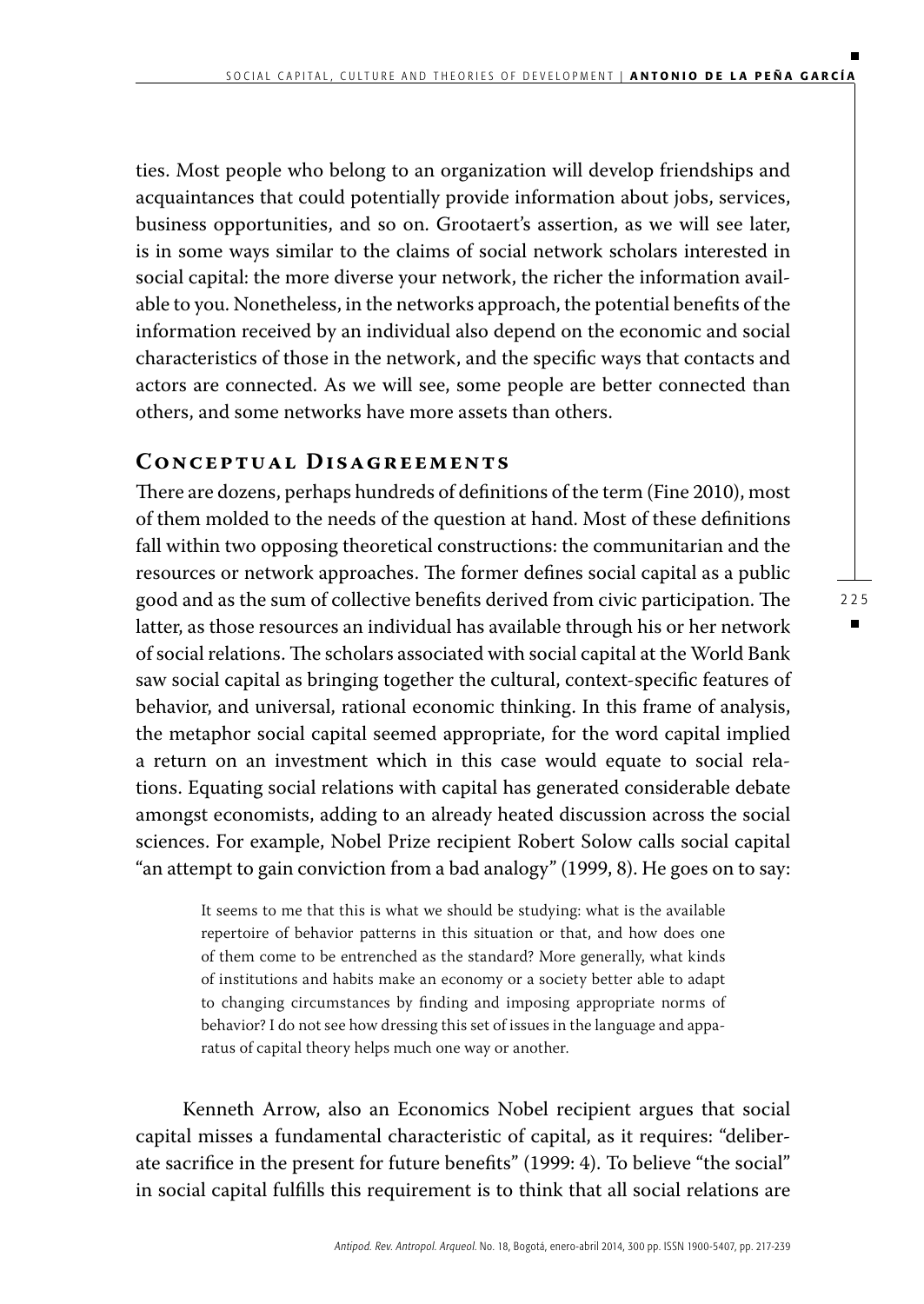forged as a conscious calculation for a future return; even the most orthodox neoclassical economist, he notes, would agree friendship and kinship have affective components that go beyond economic calculation. However, as the "social " in social capital does not only include relations but also larger social and cultural variables, it would erroneously imply that we are all socialized from childhood to engage in social relations for a return (1999: 4). This issue brings us to the epistemological crux of the matter, what is the advantage of equating social and cultural practices with capital? Why do we need to think of social relations as economic wealth? Part of the problem is that development theory still depends on the parsimony that mathematical modeling offers to advance its ideas. Efficient, universal models of human behavior provide the retractable mathematical analysis necessary to make economic theory work, and in turn, development policy. Social capital at the World Bank seems to be an example of this process, as Bebbington tells us, the communitarian approach was a compromise between discordant schools at the World Bank (2004). While one was seeking quantitative measures, another was attempting qualitative approaches and this does not mention the theoretical preferences. As I mentioned previously, economists insisted on couching the term on econometric language, in order to standardize and legitimize it, while scholars of a political bent attempted to frame it along a political-economy line. Ultimately, the latter failed:

The process of the (social capital) group was revealing. Two external academics were invited to join – political scientist Jonathan Fox and economist Mancur Olson. As the group progressed, the argument that a discussion of social capital should be linked to themes in institutional economics (á la Olson) more than to themes in political economy (á la Fox) slowly won the day. Certainly there were pressures from development economists to shift the discussion in this direction – and it is also notable that in the end two of the three authors of the final report of the Social Development Task Force were economists". (Bebbington et al. 2004, 44)

Social capital, it appears, is a compromise between the need to acknowledge that social externalities affect economic performance and the necessity to make a complex social concept universal, comparable, and generalizable in its application.

For anthropologists interested in economics and development, the history of social capital at the Bank is illuminating in the way it rekindles old debates about the nature of culture in economic decision-making. When people make a decision regarding production, exchange, and consumption, how are we to understand the role of values and morality? What are the most appropriate analytical tools to explain decision-making? Furthermore, when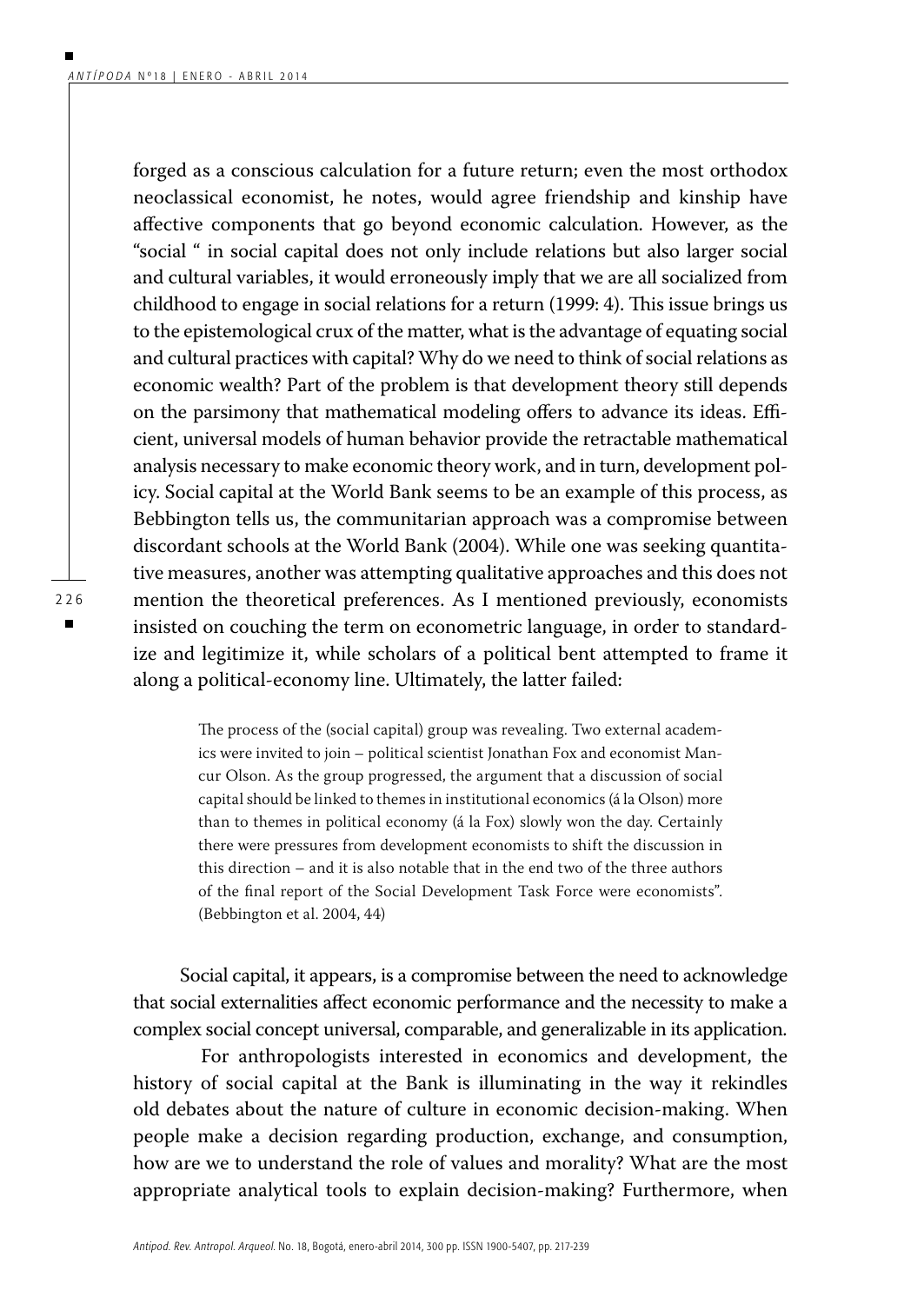individuals and groups organize for productive purposes, to what degree can their decisions be explained through formal models where rational choice acts as a universal human feature? To what degree are choices culturally bound?<sup>3</sup> Social capital, in this sense, is located within a larger discussion of culture and economics. In the next sections, I further explore the debate by looking at the communitarian and networks approaches to social capital.

### **The Communitarian View**

A number of researchers have argued that the idea of social capital was initially conceived as a cultural and social condition exercised at the individual level (Lin 2000; Portes and Landolt 2000). The two most influential contemporary scholars on the subject, Pierre Bourdieu (1986) and James Coleman (1988), believed social capital was an investment individuals made on social relations in order to derive some type of benefit. Bourdieu thought this benefit would be the maintenance and reproduction of domination by elites (1986). Coleman theorized that the sum of individual gains could translate into solutions to the problems of larger social groups (1988). Arguably, Coleman's approach serves as the theoretical foundation for uses of social capital in economic development an idea that influenced Putnam's work on civic life in two Italian regions (Fine 2001; Harriss 2002; Millán y Gordon 2004; Portes and Landolt 2000). As mentioned above, Putnam argues that democracy and development are heavily influenced by cultures or traditions of civic participation. Taking the example of northern versus southern Italy, he noticed that economically developed societies (like northern Italian towns) have a stronger culture of civic association. People in this part of Italy are more likely to join associations and have a richer associational culture, both in terms of the number of informal associations they belong to and the strength of their performance. On the contrary, southern Italian towns, less developed economically, do not exhibit a rich tradition of civic association. In fact, joining groups and doing things collectively seems to be heavily dependent on a history of authoritarian, patron-client relations that limit who can participate where. Putnam's linkage of poverty to democratic participation established the foundations for a theory of social capital as a cultural and collective property with the capacity to transform economic conditions. From then on, the underlying idea behind the concept has been that cultural values are mostly, if not exclusively a cognitive phenomenon, a form of mental model that resides in people's heads and is transmitted generation to generation (see for example Guiso et al. 2007).

<sup>3</sup> For a lucid analysis of these issues see Wilk and Cligget (2006) and Chibnik (2011).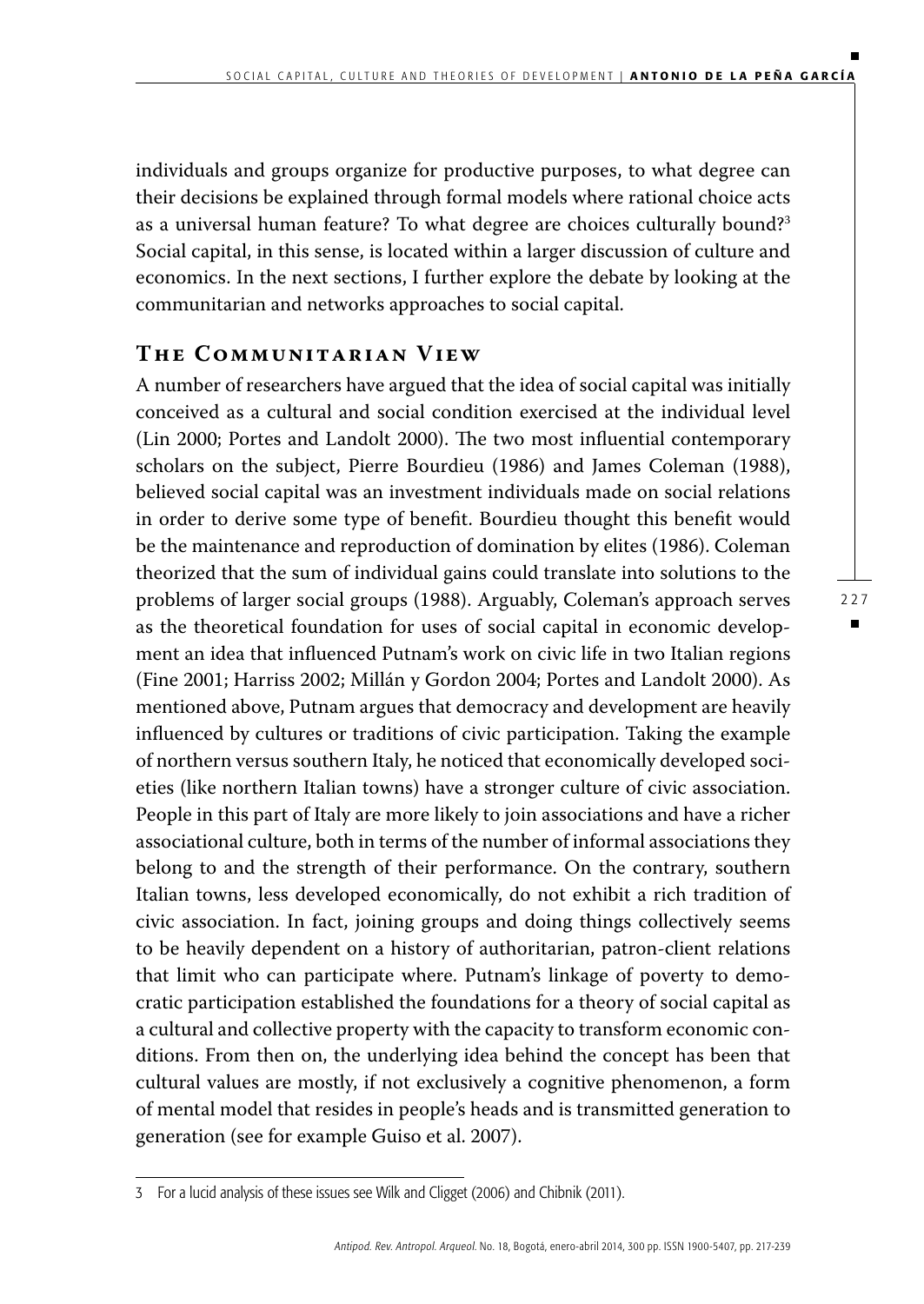A common application of the Putnam approach is the idea that social relations have a spillover effect on economic activities. Grootaert, for example, has shown that membership in associations in Bolivia, Burkina Faso, and Indonesia generates higher returns for poorer households, whether by expenditure per capita or land ownership (2002a). In what is perhaps the most influential study on social capital, Narayan and Pritchett (1999) conclude that generalized trust in Tanzanian communities is a function of village cohesion and norms, independent of household income (2002a). Grootaert (1999) also concluded that access to credit is positively associated with membership on both economically and non-economically oriented organizations in Indonesia. In other words, scholars associated with the World Bank have statistically shown that social capital is a causal factor in household welfare. Once again, this is proof of the spillover effect that social relations have on economic activities, as information is transmitted from economically oriented groups to other groups in society. From these results the next logical conclusion is to think of social capital as a cultural property, as something that some communities possess as part of their historical development. It is part of a community's norms and values $^{\rm 4}$ .

## **The Networks View**

A common critique of the communitarian approach is that it results in tautological explanations of what causes differential economic and political performance among groups. This argument points out that by defining social capital both as a structural attribute (e.g. organizations and associations) and as a cognitive form (e.g. trust and reciprocity); the sources of social capital become indistinguishable from its outcomes (Harriss 2002; Lin 2001a; 2001b). For example, an organization such as a rotating savings and credit association is a collective manifestation of social capital, yet, the trust and reciprocity that make it work are also forms of social capital, thus, a circular explanation results as causal factors (i.e. trust) are defined by their effects (i.e. associational life) (Fine 2010; Harriss 2002; Lin 2001a; Woolcock 1998).

The networks view of social capital, which derives many of its theoretical positions from social network analysis (SNA), argues that conceptualizing

228

<sup>4</sup> A more nuanced version of how social capital operates is provided by Woolcock and Narayan (2000). They introduce the idea of bridging and bonding capitals. The latter refers to the levels of cohesion that social groups have at local levels, for example villages, associations, and clubs. The former indicates the ability of these groups to transcend their local environment to reach groups and institutions different from them and operating in different institutional spaces. For example, second degree organizations that link village-level associations, and non-governmental organizations. This version of social capital argues that it is a combination of both types of capital that generates economic and social development as local organizations are able to more effectively lobby policy makers.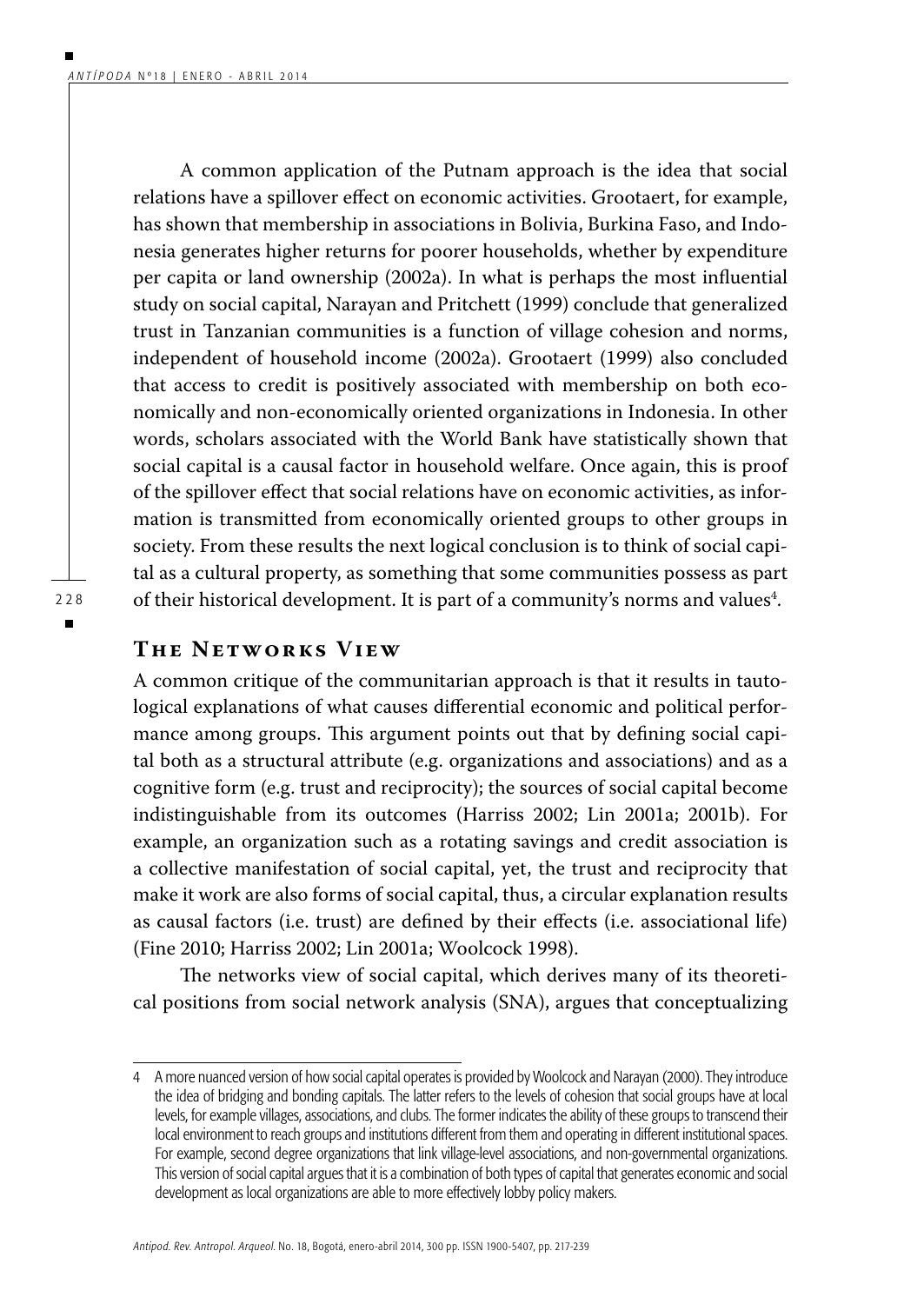social capital as an asset held at the individual level allows scholars to differentiate its causes from its outcomes (Lin 2001a; 2001b). Valued resources are embedded in social structures characterized by distributional and rank differences (Lin 1999; 2001b). The higher the rank, the greater the concentration of valued resources, in other words, the better the position of origin in a social network, the more likely the actor will access and use social capital (Lin 2001b). SNA researchers have shown that differences in gender, ethnicity, and status in individuals influence their ability to obtain benefits derived from membership in a social network (Campbell, Mardsen and Hurlbert 1986; Lin 1999; Lin and Dumin 1986; Silvey and Elmhirst 2003). Bourdieu, one of the most influential theoreticians among networks specialists, argued that a person's social capital could be asserted by aggregating: 1) the size of his or her network and 2) the volume of social, cultural, and economic capital of the network members (1986 in Zhao 2002). From his perspective, embedded resources such as information and the influence of its members are social capital. Lin (200a; 2000b) has further refined this conceptual framework by seeing social capital as assets located in networks which can be measured through two main categories: 1) as embedded resources and 2) as network locations. The first one refers to the power, wealth, and influence available in a network and the resources that each contact in the network can provide. The second is more concerned with the structure of the network and how certain characteristics of a network, such as actors acting as bridges facilitate or impede returns to other actors. Beyond the explanatory technicalities of formal network analysis, the point is that social capital is a resource that is differentially available to individuals depending on where they stand in the structure of relations of the group. Class, race, ethnicity, religion and gender, to name some, are categories that position social actors in the structure of social relations. In other words, whatever forms of stratification and inequality are at play in the constitution of social life in a community, they will be reflected in the processes of participation in its formal associations (Cleaver, 2001; 2007).

### **Social Capital in Context**

Reviewing the literature on social capital in its civic and communitarian forms leaves the reader with the idea that by the time people actually put into practice their cultural knowledge, some innate and automatic cultural logic has already told them what to do. As such, people are either prone to work together (or not), much in the sense that some communities have larger stocks of social capital than others; which explains their levels of development. This mostly dichotomous view sees culture as something that either contains virtuous knowledge that bonds people together, as in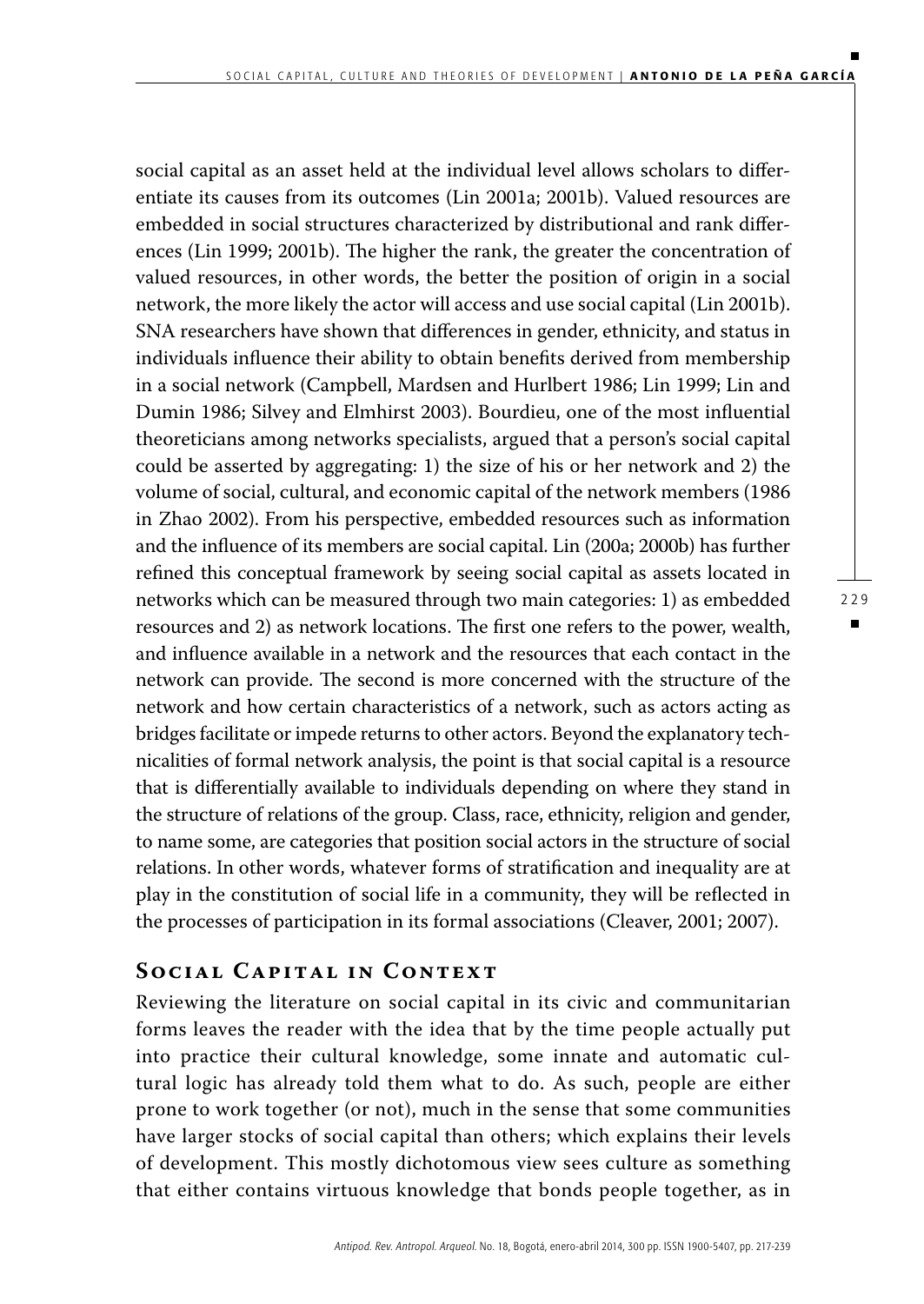some ideal indigenous society, or conversely, it constrains development by subjecting them to tradition (Cleaver 2001: 47). In other words, no complex explanation of the relationship between culture and economics can be gained by defining culture as something acting autonomously in people´s heads, detached from history, politics, and social relations.

Next, I offer an ethnographic account of the organizational challenges faced by the people of Limoncito,<sup>5</sup> a rural community located in the Province of Santa Elena in the coast of Ecuador. The account I offer on the struggle of Limonciteños to act collectively that is, to harness social capital, is illustrative of the points I am attempting to make as it brings together multiple scales of economic, political and socio-cultural interaction. Limoncito in this sense provides a space to problematize the idea of social capital as a result of a homogeneous, localized system of values.

### **The Setting**

Limoncito is a rural community that operates under a communal land tenure regime called Comuna. This form of territorial unit was established by the national Ecuadorian government in 1937 as a form of social protection against the excesses of monopolistic agricultural practices. By law, Comuneros --those who are members of a Comuna-- take decisions regarding their territory by vote in Comuna assemblies. In this regard, the Comuna is an institutional arrangement that calls for collective participation and discussion of issues affecting all its members. Comunas are a significant development in Ecuador because they have provided legal certainty to its residents and offered an institutional presence recognized by the national government. However, while the law protects communal land tenure, it also demarcates territories, assigns legal responsibilities, and places local government under the supervision of national authorities. In the Santa Elena Peninsula (as the Province has been historically called) one of the most notorious consequences of this transition was the severe limitations experienced by Comuneros to use diverse ecological zones, in particular to raise cattle over extended territories, an activity practiced since late colonial times by Indians and non-Indians (Alvarez 1999). In addition to the economic and ecological transformations created by the formalization of Comunas, the political organization of communities was changed.

In Limoncito, Comuna decisions are heavily influenced by a small group of families that represent both a long-standing leadership dating back

Antipod. Rev. Antropol. Arqueol. No. 18, Bogotá, enero-abril 2014, 300 pp. ISSN 1900-5407, pp. 217-239

<sup>5</sup> All places and names are pseudonyms.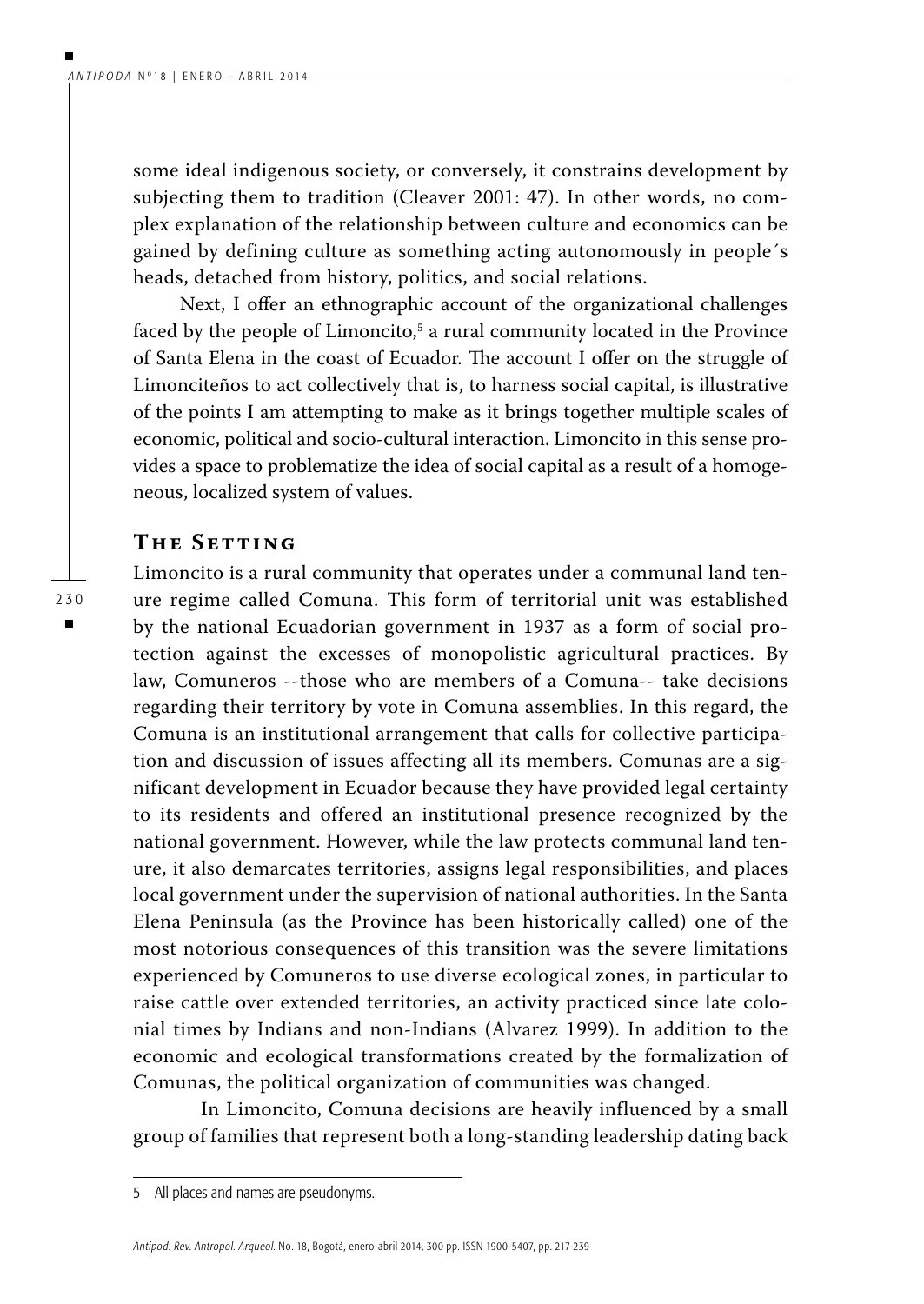to the origins of the Comuna in the late 1930s, as well as a new leadership that gained prominence in the 1979 when Limoncito was fully recognized and registered as a Comuna. This event marked the beginning of the formal adoption of the bylaws associated with the Law of Comunas, including the regulations and procedures for the election of the local governing body called the Cabildo.

The establishment of the first formal Cabildo saw its first challenge in the need to embrace the diverse interests of its members. Limoncito is composed of 5 main settlements, called recintos, each of them comprising between 20 and 60 households, gathered around extended family units. The Comuna, for many of them, was a point of reference to exert a Comunerocampesino economy and identity, but not necessarily an institutional unit to plan and regulate their life. The result of the formal establishment of the Comuna was that five small villages whose social, economic, and political organization revolved mostly around a limited number of extended families had to adopt a new governmental and administrative system, whose ultimate consequence was the subordination of decision-making processes to a centralized Comuna government controlled by a set of dominant actors. The residents of smaller, peripheral recintos thought that the Comuna as an institution designed to protect their life-style was a good proposition, yet they felt increasingly ignored in local policy decisions under a new centralized government in the hands of powerful families located in the central recintos. The issue was further complicated by the complexity of land uses and property in the Comuna. Many families in these smaller recintos had titles to their parcels pre-dating the original 1938 enactment of the Comuna, leading some of them to wonder why they had to pay membership dues to be part of a Comuna if they had titles to their own lands. The details of the titling arrangements of these Comuneros are beyond the purposes of this paper, however, the issue is that participatory-organizational issues are tightly woven into the agrarian and material aspects of a community.

# **Agrarian Disputes over a Large Irrigation Project**

By the late 1990s, Comuneros were engaged in yet another disagreement over the transformation of communal lands into titled, individualized parcels. The planning and arrival of a large network of irrigation canals in the Peninsula funded by the national government and multinational development agencies made some of Limoncito's communal lands economically valued. Their location in the area of influence of the canals made them a desirable asset in 231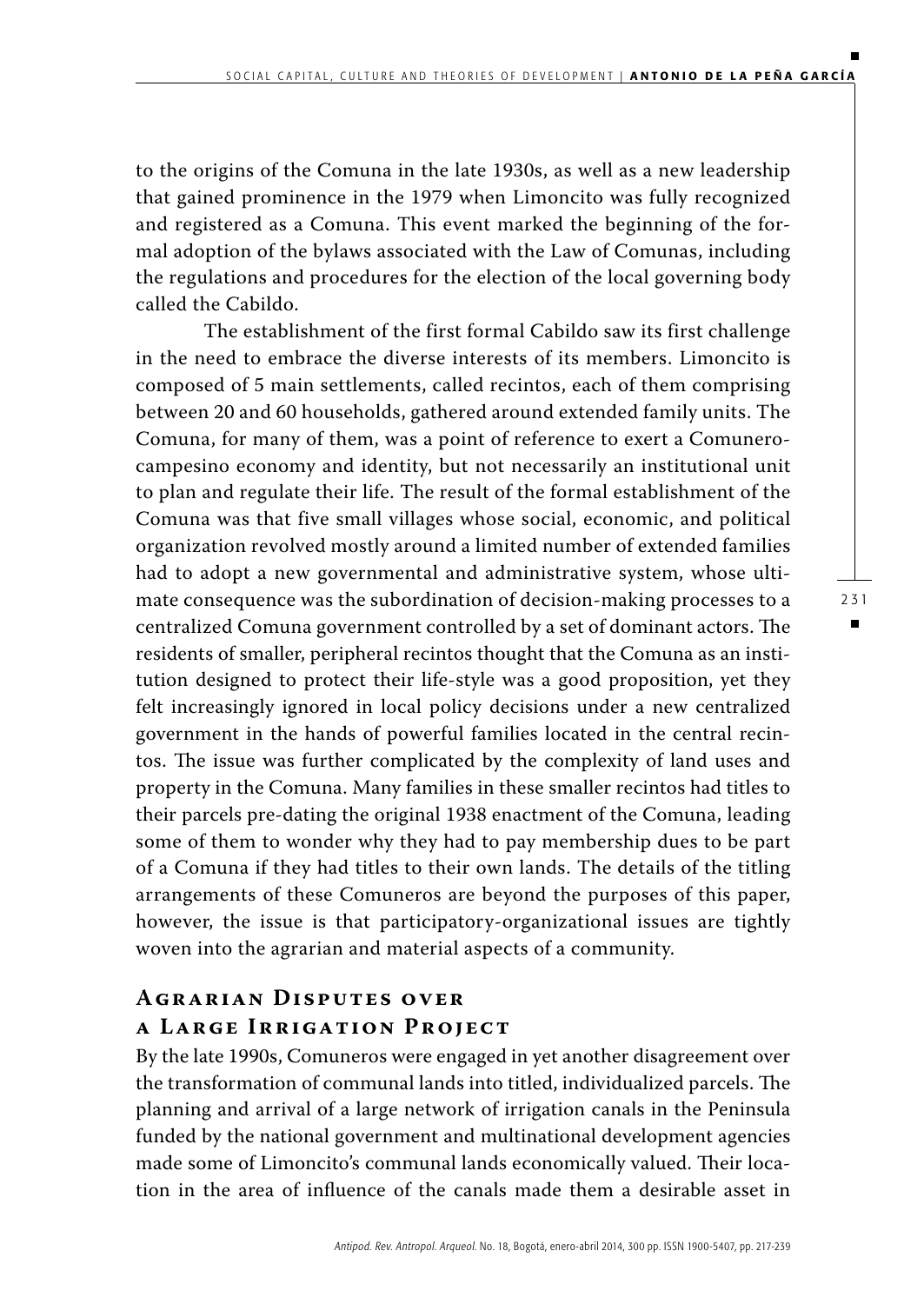the eyes of investors and speculators. External actors offered to buy land, a process that had started in the southern Comunas of the peninsula since the early 1990s. Under the 1999 Limoncito Cabildo administration, the general assembly drafted and approved a proposal to assign parcels of up to 50 ha to those Comuneros wishing to do so, these lands could be titled as individual, private parcels. Applicants however, had to be members in good standing, current with their dues. Seventy nine requests were granted under the proposal. According to Felipe Hurtado, a former Cabildo official, soon after the first plots were adjudicated:

Five Comuneros who had contiguous lands sold 240 ha for 3 million sucres per hectare (20 dollars of 1996); the plots were next to the canal and were bought by a foreigner, most likely an intermediary. What happened next is that the moment those five sold, everybody wanted to request land plots to sell, but not everyone was up to date with their membership fees, and others have lost their membership rights, as they have not attended assembly meetings. Nonetheless, all petitions were granted. (2002 personal communication)

232  $\blacksquare$ 

The reason all petitions were accepted was the considerable disagreement that ensued after the assembly decided that only Comuneros in good standing would be granted approval of their petitions. In Limoncito, like many other Comunas, is very common to have members who attend to all Comuna assemblies, that is, take part in discussions, vote over proposals, and cooperate in diverse tasks, but are years behind in their dues. Equally so, there are a number of members who live in nearby urban areas who are up to date in their dues but rarely attend assemblies. To Comuneros, it was obvious that the sudden appearance of the irrigation canals was a source of conflict. One that aggravates the recent history of disagreements over the role of local government and land tenure practices. In this sense, associational processes, including Comuna membership and local governance are difficult to separate from political and economic interests. In the next section, I explore in further detail the relationship between local political disputes and Comuna membership, the main formal association in the community.

## **The Politics of Membership**

In Limoncito, Comuneros are constantly juggling their pledge towards their recinto with the needs of the larger Comuna. Each recinto has their own associations, all with economic, social and cultural objectives as established locally. The dilemma over recinto and Comuna priorities is enacted in the process of becoming a member of the Comuna. In 2004, a group mainly com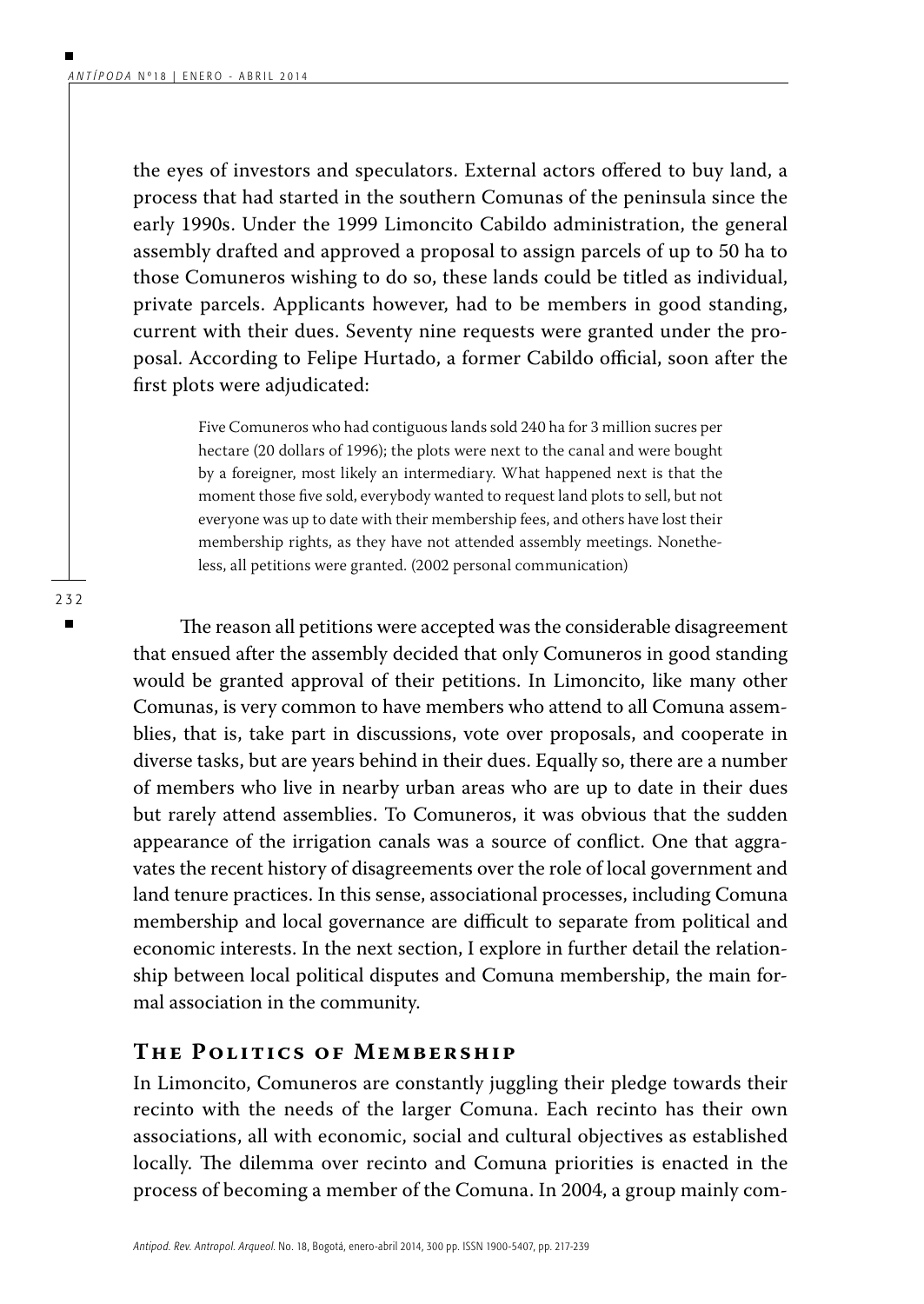posed of women residents applied for membership to the Comuna. All of them resided in Algarrobos, the second largest recinto, which historically has disputed control over Comuna policy with Tres Mangos, the largest one,. The applicants stated that they wanted to enjoy the benefits of membership, which include a parcel of land and an urban allotment to build a house and a garden. To others, the move was also intended to tip the balance of power towards Algarrobos by giving them more votes in the Comuna assembly. For some Comuneros, this is a real concern as the few projects, services, and infrastructure gained or provided by the State or non-governmental organizations have to be physically located in one recinto, therefore, benefiting one sector of the Comuna more than others.

The candid confession made by a former Cabildo officer over what happened with the applications exemplifies the dilemma faced by Limonciteños over decision-making power between the two recintos:

Truth is I never sent the names and documents of the new applicants to the Ministry. I said I did, but in fact, I didn´t... They were a lot of people, had I sent the applications to the Ministry, Algarrobos would have had the majority. Can you imagine what they would have done? (Casas 2005 personal communication)

Some Cabildo officers saw the incorporation of this group as a real threat to the cohesion of the Comuna and its assembly meetings. The group, they argued, was made up of very confrontational individuals, and during a period, their interventions led to physical confrontations during general assemblies. Shouting matches and accusations that sometimes ended in verbal and physical aggression were common. Some Cabildo officers believe that as a result of the confrontational nature of the assemblies and a general discontent with local government, many Comuneros had stopped attending them. During my stay in Limoncito, general assemblies rarely ever reached quorum. Assembly business went on as usual, but officials and members knew that they were not following procedure, as this could not be carried out without the majority of members. However, the relation between associational practices and the formalities of government is not circumscribed to the village level. Regional and national governance are also connected.

### **Formal Politics beyond the Comuna**

The problem of national politics influencing collective action is evident during political campaigning and the election of municipal officials. In many ways, the Comuna's economic well-being is dependent upon the relation-

Antipod. Rev. Antropol. Arqueol. No. 18, Bogotá, enero-abril 2014, 300 pp. ISSN 1900-5407, pp. 217-239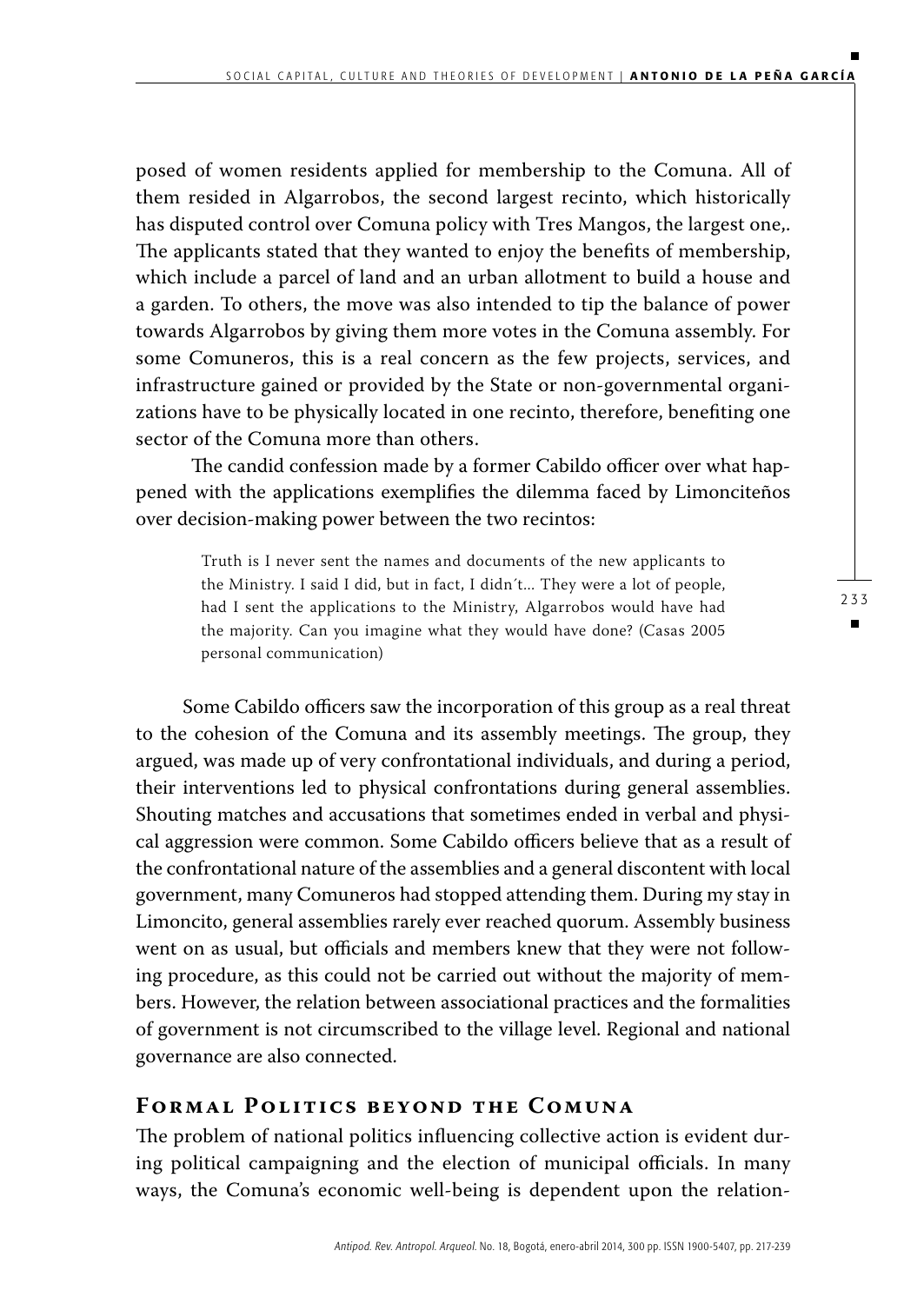ship it develops with candidates running for office, particularly those aspiring to be *Alcalde* (mayor). Supporting the winning contender means a greater access to services and infrastructure as previously negotiated during the election campaign. Recinto leaders, as well as Cabildo officers, usually support a candidate, sometimes based on shared party affiliation or on his or her policy agenda. It is not uncommon for local Comuna officials to campaign on behalf of candidates in exchange for social and economic favors for their associations, the recinto, or the Comuna as a whole. Libio Mendez (2004 personal communication), former President of the Comuna put it this way: "I have brought projects through politician friends that have power. I have made agreements with them to help them, and in exchange they include me in their budgets to carry out projects…. It is embarrassing to ask politicians for money, but there is no other way, so I stick to them".

In 2004, the Cabildo officers had pledged their political support to three different candidates running for mayor. The candidates themselves knew this and saw Limoncito as a politically ambiguous community. In other words, as Cabildo officials did not represent a united front to bargain with mayoral candidates, therefore the Comuna was weakened in its lobbying power. The result was that each Cabildo official, negotiated on his/her own terms with candidates, each pushing for projects and public aid for his/her own recinto, and even for the exclusive benefit of members of their associations. From a communitarian perspective, the Comuna could be deemed a fractured socio-cultural unit unable to carry out its "civic duties". People are not finding avenues to trust and cooperate with each other. Recinto-level associations are bypassing altogether the Cabildo in its role of political broker with municipal and national authorities. As a result, a micro fragmentation of political negotiations exists between the local community, regional, and national governments.

These new institutional arrangements are not necessarily detrimental to collective action. Small groups might be able to manage and control their resources better, however, the Comuna continues to stand as the legitimate representative of the rights of Comuneros to land, services, and development in general. It has the national government approval to navigate extracomuna political waters. Other possibilities exist, such as Second Degree Organizations (SDOs) that agglutinate diverse groups, including Comunas and independent associations; nonetheless, this instance presents some of the same disjunctives I have touched upon here (De la Peña 2008)<sup>6</sup>. Fausto

<sup>6</sup> See also Bretón (2002) and Martinez Valle (2003) for critical perspectives on SDOs.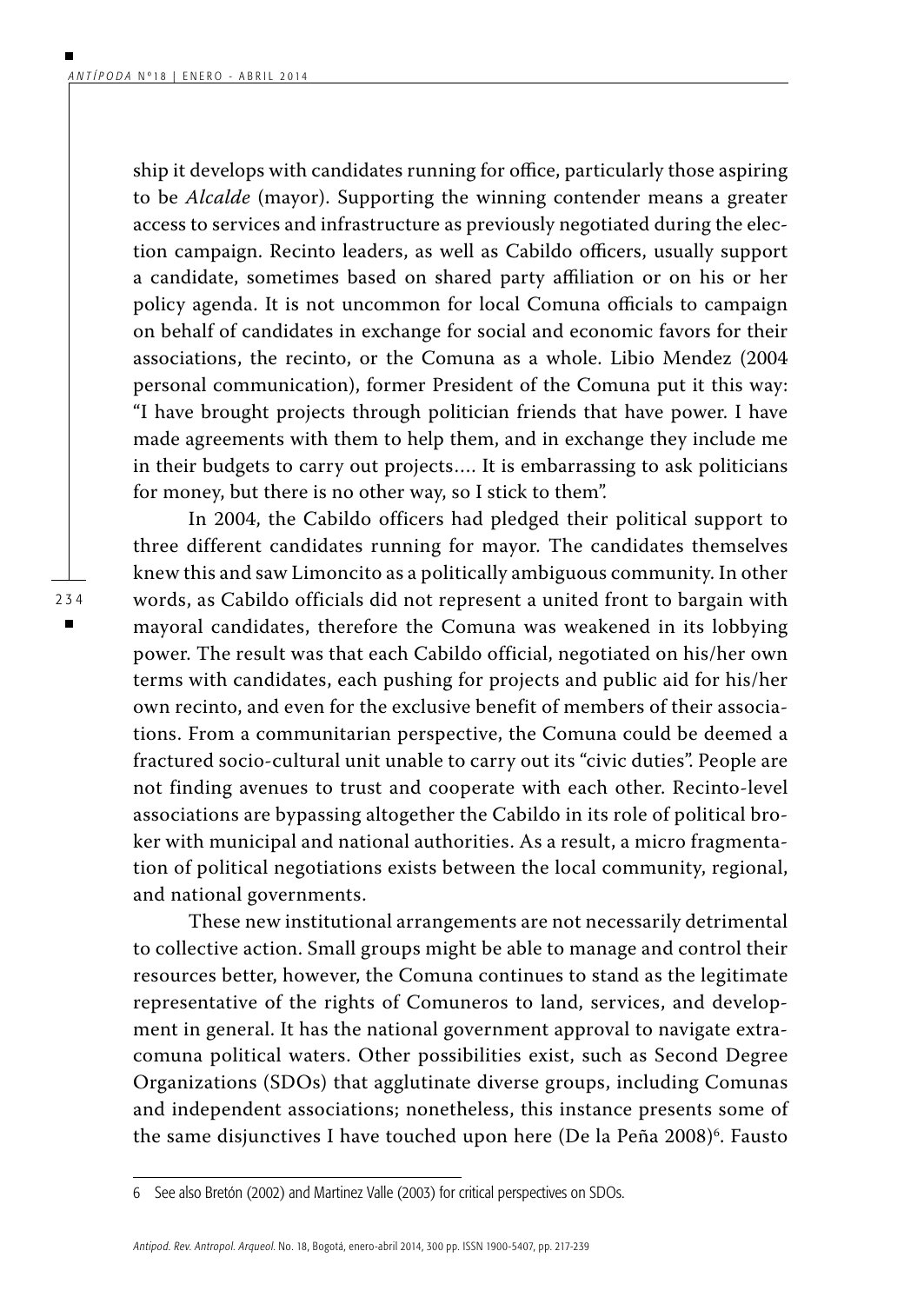Salas, President of a recinto association and founder of several associations in Limoncito, is clear in this regard: "Today we have a Cabildo that could never agree on anything because they all belong to different political parties. I am never going to participate in the Cabildo as an officer; I prefer to work in my local committee. I am more at ease there" (2004 personal communication). Further research is needed to investigate reasons for participation and association that consider local systems of values and under multiple economic and political pressures. Given the trend to generate global policies of development, knowledge of local experiences is a must.

### **Conclusion**

The ethnographic account offered above highlighted the importance of larger historical and political contexts in the constitution of participatory and organizational capacities –centerpiece of communitarian social capital approaches. From this perspective, associational practices are carried out at different scales of interaction. Local ways to organize are not exclusively a local, cultural product, they are connected to institutional relations that go well beyond the local village. As such, the communitarian view of social capital as a public good carries two problematic ideas about the nature of social relations. First, that social capital can be converted into any tangible outcome (Natrajan and Ilahiane 2002); and second, that small-scale societies are homogeneous or even classless, and that everyone has the same access to resources (Durrenberger 2002; Edwards and Foley 1996; Harriss 2002). This is a particularly problematic point for those communities that are imagined as carriers of traditions of cooperation and participation (Martínez Valle 2003, Molyneux 2002), like a Comuna. However, local circumstances are central to understanding particular institutional trajectories. A crucial concern in social capital studies is that, since social capital is usually equated with collective action and organizational capacity, differences in welfare will be attributed to differences in abilities to organize and participate (Fine 2001, Fox 1996, Schafft and Brown 2003). In terms of policy, a further consequence of thinking of participatory choices as cultural imprints is that it reproduces the idea that poverty ultimately rests on the incapacities of poor people. They are incapable of accumulating trust, developing political connections, or engaging in collective action. In this framework, development outcomes are not related to politics, conflict, or inequality in access to resources.

A further challenge is to reconceive the idea of culture in social capital. As a final thought and potential avenue for analysis, I propose understand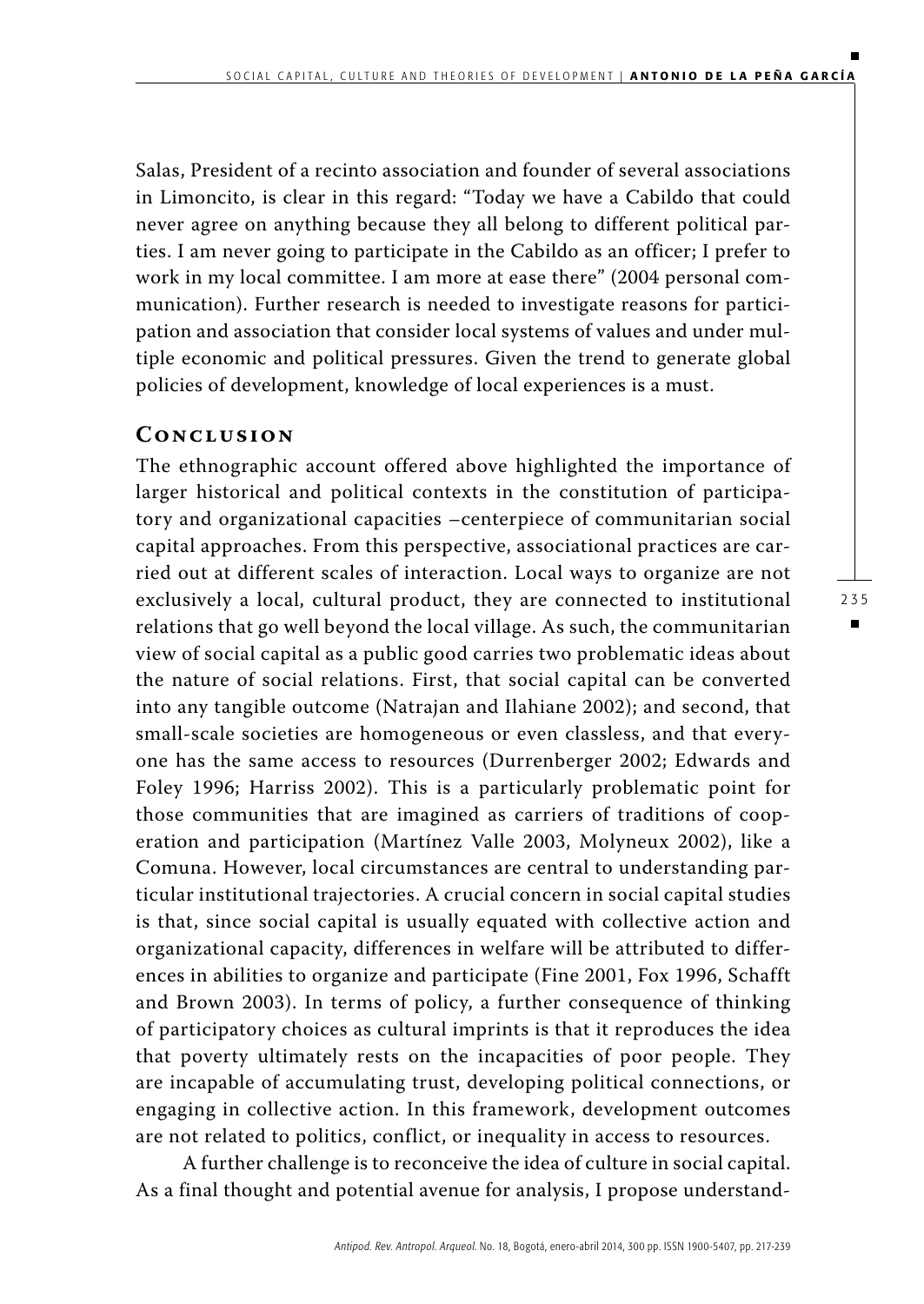ing culture in action (Bourdieu 1977). For the purposes of social capital in development and its interest in knowing how culture structures people´s lives, it is useful to observe the ways in which values and ideas materialize in situated political practices. By adopting this view, we begin to see that in the interactions of individuals, along with their categories, hierarchies, values, and other phenomena considered culture, there is a material side. In describing the way Comuneros carry on their associations and the relational practices we also begin to understand how class relations, kinship categories, and gender hierarchies, are all arenas to find culture in practice. Students of the interaction between culture and development would benefit from an idea of participation in which we look for: "what the participants in the interactions are up to, what counts as meaningful to them, what they are paying attention to, and for what purposes" (Duranti 1997:8). This inductive exercise allows the researcher to build explanations of the cultural foundations of development that are informed by the economic, social, and political realities people face on a daily basis. **.**

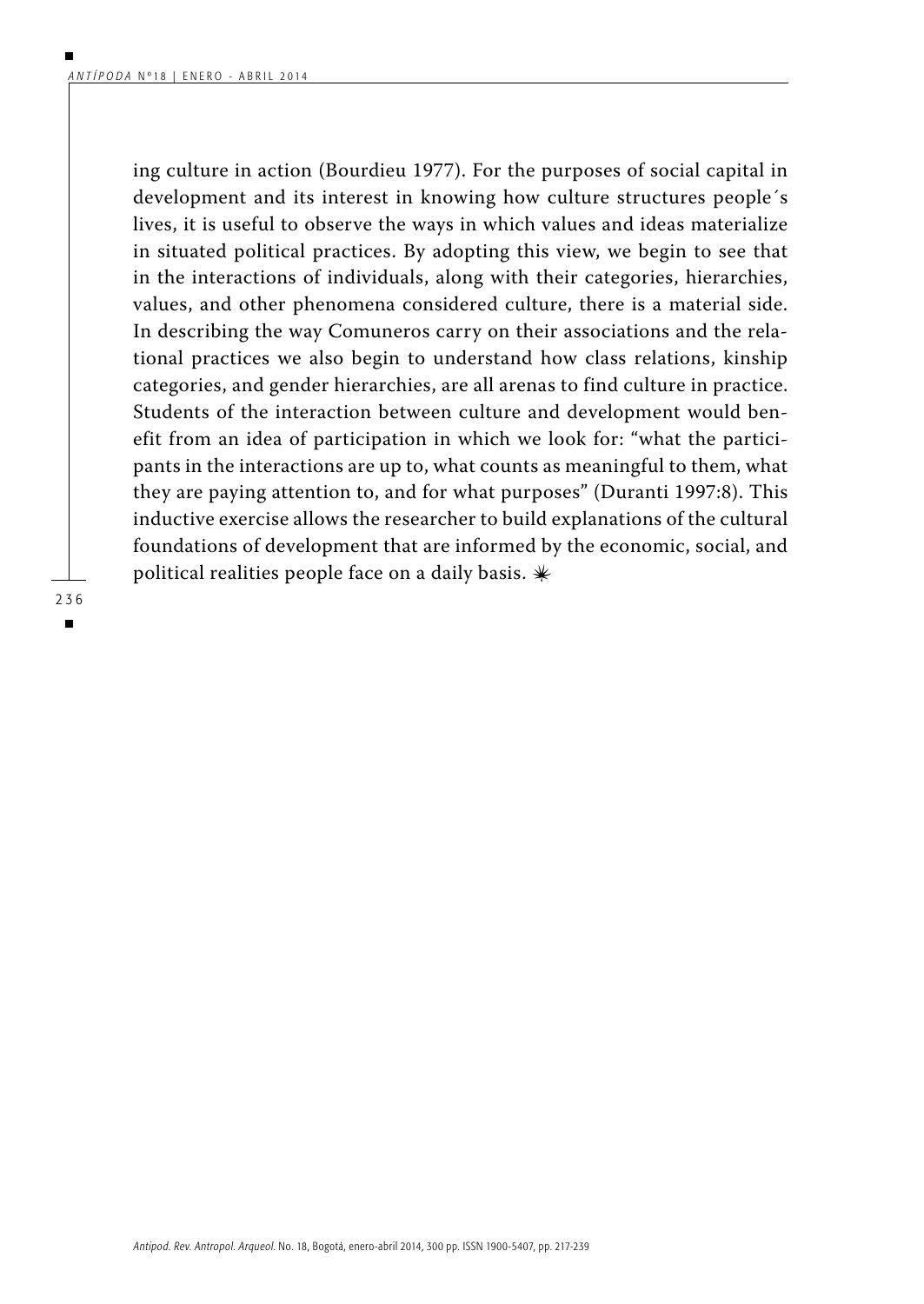#### **R e f e <sup>r</sup> e n c e s**

- 1. Alvarez Litben, Silvia. 1999. *De Huancavilcas a Comuneros: Relaciones Interetnicas en la Peninsula de Santa Elena, Ecuador*. Quito, Abya – Yala.
- 2. Arneil, Barbara. 2006. *Diverse Communities: The problem with social capital.* Cambridge, UK, Cambridge University Press.
- 3. Arrow, Kenneth J. 1999. Observations on Social Capital. En *Social Capital: A Multifaceted Perspective,*  eds. P. Dasgupta e Ismail Serageldin, pp. 3–5. Washington, D.C. The World Bank.
- 4. Bebbington, Anthony. 2004. Scott Guggenheim, Elizabeth Olson and Michael Woolcock. Social Capital Debates at the World Bank. *The Journal of Development Studies* 40, pp. 33 – 64.
- 5. Bourdieu, Pierre. 1986. The Forms of Capital. En *Handbook of Theory and Research in the Sociology of Education,* ed. J. G. Richardson. New York, Greenwood Press.
- 6. Bourdieu, Pierre. 1977. *Outline of a Theory of Practice.* Cambridge, Cambridge University Press.
- 7. Bretón Solo de Zaldívar, Victor. 2002. Cooperación al desarrollo, capital social y neo-indigenismo en los Andes ecuatorianos. *Revista Europea de Estudios Latinoamericanos y del Caribe* 73, pp. 43-63.
- 8. Campbell, Karen, Peter Mardsen y Jeanne Hurlbert. 1986. Social Resources and Socioeconomic Status. *Social Networks* 8, pp. 96-117.
- 9. Cancian, Frank. 1972. Change and uncertainty in a peasant Economy. Stanford, Stanford University Press.
- 10. Chibnik, Michael. 2011. Anthropology, Economics and Choice. Austin, University of Texas Press.
- 11. Cleaver, Frances. 2007. Understanding Agency in Collective Action. *Journal of Human Development* 8, pp. 223-244.
- 12. Cleaver, Frances. 2005. The inequality of social capital and the reproduction of chronic poverty. *World Development* 33 (6), pp. 893-906.
- 13. Cleaver, Frances. 2001. Institutions, Agency and the Limits of Participatory Approaches to Development. En *Participation: the New Tyranny?* eds., Bill Cooke and Uma Kothari, pp. 36-55. London. Zed Books.
- 14. Coleman, James. 1988. Human Capital in the Creation of Social Capital. *American Journal of Sociology,*  supplement, S95-S120.
- 15. De la Peña, Antonio. 2008. Evaluating the World Bank's Concept of Social Capital: A Case Study in the Politics of Participation and Organization in a Rural Ecuadorian Community. Doctorado en Antropología, Departamento de Antropología, The University of Florida, Gainesville.
- 16. Duranti, Alessandro. 1997*. Linguistic Anthropology.* Cambridge, Cambridge University Press.
- 17. Durrenberger, Paul. 2002. Why the Idea of Social Capital is a Bad Idea. Anthropology News, pp. 44: 4-5.
- 18. Edwards, Bob and Michael Foley. 1996. Social Capital and the Political Economy of Our Discontent. *American Behavioral Scientist* 40, pp. 669-678.
- 19. Fine, Ben. 2010. Theories of *Social Capital: Researchers Behaving Badly.* London, Pluto Press.
- 20. Fine, Ben. 2002 Economics Imperialism and the New Development Economics as a Kuhnian Paradigm Shift? *World Development* 30, pp. 2057-2070.
- 21. Fine, Ben. 2001 Social Capital versus Social Theory: Political Economy and Social Science at the Turn of *the Millennium.* London, Routledge.
- 22. Foster, George. 1967. *Tzintzuntzan: Mexican Peasants in a Changing World.* Boston, Little, Brown.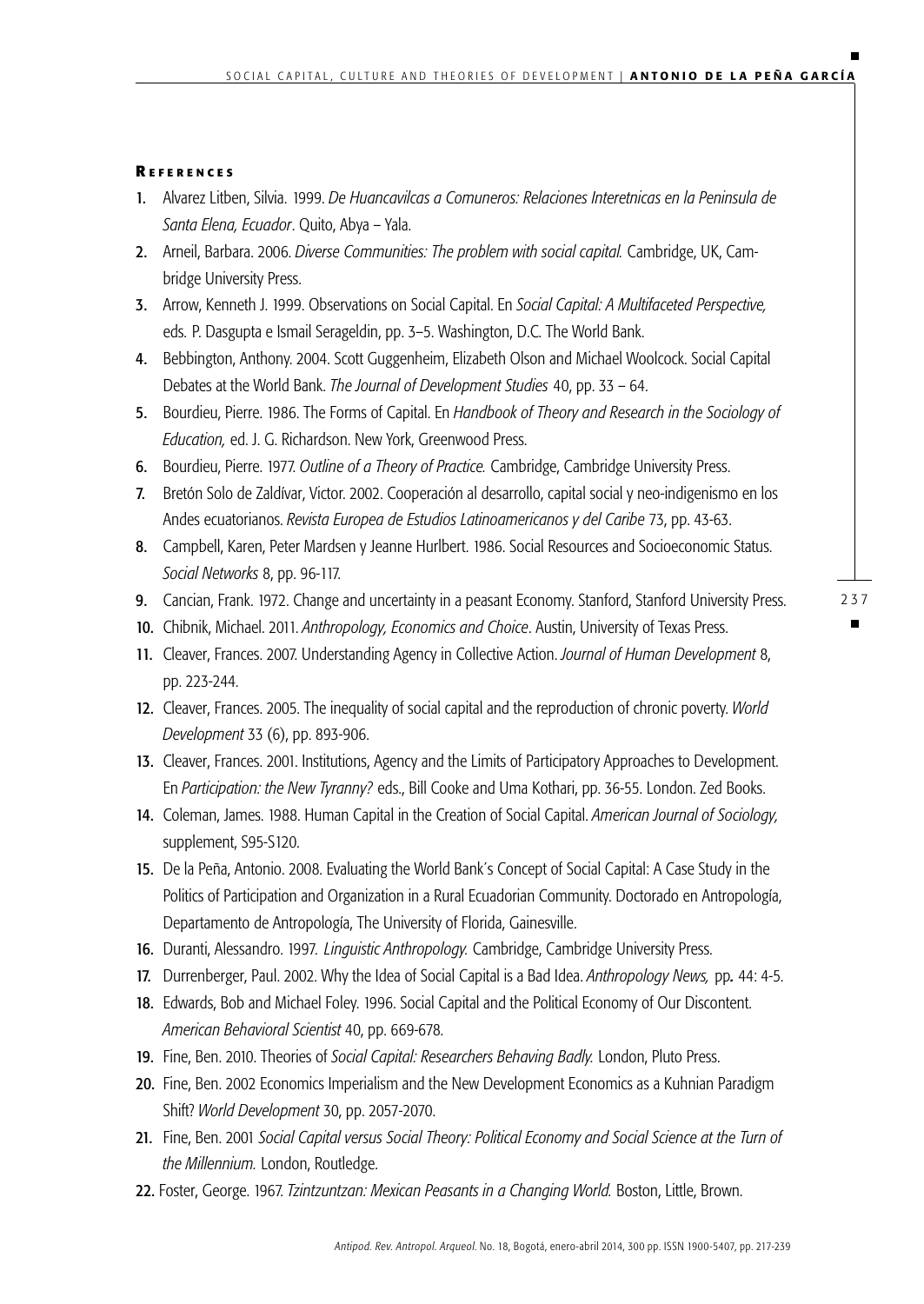- 23. Fox, Jonathan. 1996. How Does Civil Society Thicken? The Political Construction of Social Capital in Rural Mexico. *World Development* 24, pp. 1089-1103.
- 24. Guiso, Luigi; Paola Sapienza and Luigi Zingales. 2007. Social Capital as Good Culture. NBER Working Paper 13712. Consultado en http://www.nber.org/papers/w13712
- 25. Grootaert, Christian. 2001. Does Social Capital Help The Poor? A Synthesis of Findings from the Local Level Institutions Studies in Bolivia, Burkina Faso and Indonesia, Local Level Institutions *Working Paper* 10. Social Development Department, World Bank, Washington, DC.
- 26. Grootaert, Christian. 1999. Social Capital, Household Welfare, and Poverty in Indonesia. Local Level Institutions *Working Paper* 6. Social Development Department, World Bank, Washington, DC.
- 27. Grootaert, Christian and Thierry van Bastelaer. 2002a. Understanding and Measuring Social Capital. A *Multidisciplinary Tool for Practitioners.* Washington, DC, The World Bank.
- 28. Grootaert, Christian and Thierry van Bastelaer. 2002b. *The Role of Social Capital in Development. An Empirical Assessment.* Cambridge, U.K., Cambridge University Press.
- 29. Harriss, John. 2002. *Depoliticizing Development: The World Bank and Social Capital.* London, Anthem.
- 30. Harriss, John and Paolo de Renzio. 1997. An Introductory Bibliographic Essay. En Missing Link or Analytically Missing? The Concept of Social Capital. *Journal of International Development* 9, pp. 919-937.
- 31. Harrison, Lawrence. 1985. Underdevelopment is a State of Mind: The Latin American Case. Lanham, MD, Harvard University and University Press of America.
- 32. Krishna, Anirudh and Elizabeth. Schrader. 2002. Social capital assessment tool. En *Understanding and Measuring Social Capital. A Multidisciplinary Tool for Practitioners,* eds. Christian Grootaert y Thierry Van Bastelaer, pp. 65 – 84. Washington, D.C., The World Bank.
- 33. Lin, Nan 2001a. Social Capital: A Theory of Social Structure and Action. Cambridge, M.A., Harvard University Press.
- 34. Lin, Nan 2001b. Building a Network Theory of Social Capital. En *Social Capital: Theory and Research,* eds. Nan Lin, Karen Cook y Ronald Burt. New York, Aldine de Gruyter.
- 35. Lin, Nan. 2000. Inequality in Social Capital. *Contemporary Sociology* 29, pp. 785-795.
- 36. Lin, Nan. 1999. Social Networks and Status Attainment. *Annual Review of Sociology* 25, pp. 467-487.
- 37. Lin, Nan and Mary Dumin. 1986. Access to Occupations through Social Ties. Social Networks 8, pp. 365-385.
- 38. Martínez Valle, Luciano. 2003. Desarrollo Rural y Capital Social. Íconos 2, pp. 115-124.
- 39. Millán, René and Sara Gordon. 2004. Capital Social: Una lectura de tres perspectivas clásicas. *Revista Mexicana de Sociología* 4, pp. 711-747.
- 40. Molyneux, Maxine. 2002. Gender and the Silences of Social Capital: Lessons from Latin America. *Development and Change* 33, pp. 167-188.
- 41. Narayan, Deepa and Lant Pritchett. 1999. Cents and Sociability-Household Income and Social Capital in Rural Tanzania. *Economic Development and Cultural Change* 47, pp. 871-897.
- 42. Natrajan, Balmurli and Hsain Ilahiane. 2002. *Oui,* Paul*, Mais:* The Uses of Social and Cultural Capital. *Anthropology News* 44, pp. 4-5.
- 43. Portes, Alejandro and Patricia Landolt. 2000. Social Capital: Promise and Pitfall of its Role in *Development. Journal of Latin American Studies* 32, pp. 529-547.

238